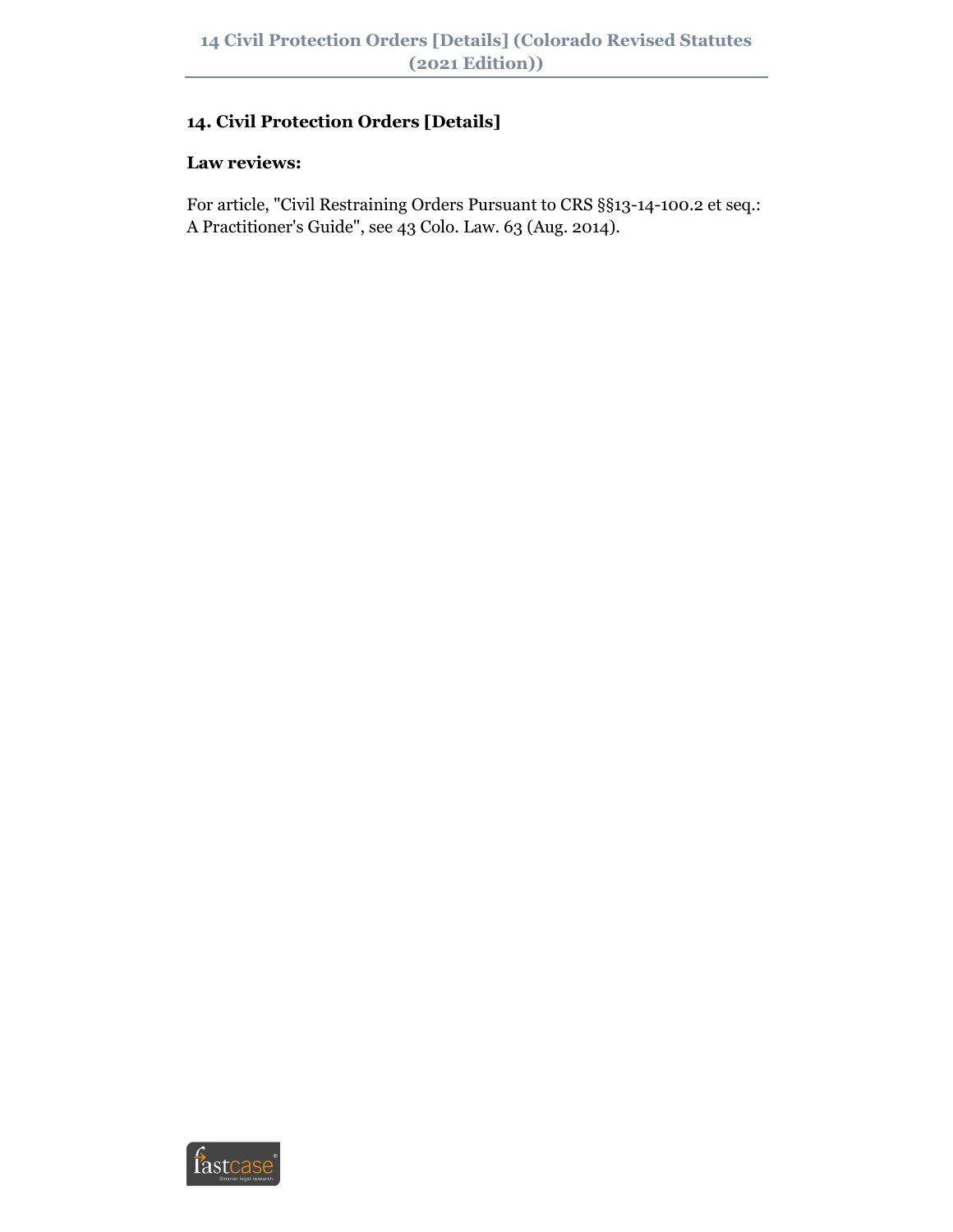#### **§ 13-14-100.2. Legislative declaration**

(1) The general assembly hereby finds that the issuance and enforcement of protection orders are of paramount importance in the state of Colorado because protection orders promote safety, reduce violence and other types of abuse, and prevent serious harm and death. In order to improve the public's access to protection orders and to ensure careful judicial consideration of requests and effective law enforcement, there shall be two processes for obtaining protection orders within the state of Colorado, a simplified civil process and a mandatory criminal process.

(2) The general assembly further finds and declares that domestic abuse is not limited to physical threats of violence and harm but also includes mental and emotional abuse, financial control, document control, property control, and other types of control that make a victim more likely to return to an abuser due to fear of retaliation or inability to meet basic needs. Many victims of domestic abuse are unable to access the resources necessary to seek lasting safety options. Victims need additional provisions in protection orders so that they can meet their immediate needs of food, shelter, transportation, medical care, and childcare for their appearance at protection order hearings. These needs may exist not only in cases that may end in dissolution of marriage but also in other circumstances, including cases in which reconciliation may occur.

(3) Additionally, the general assembly finds and declares that sexual assault affects Coloradans of all ages, backgrounds, and circumstances and is one of the most under-reported of all crimes. Sexual violence may occur in any type of relationship; however, the majority of sexual assault is perpetrated by someone whom the victim knows. Victims of sexual assault who do not report the crime, as well as victims who do report but whose case is not prosecuted, still need and deserve protection from future interactions with the perpetrator, as many victims experience long-lasting physical and emotional trauma from unwanted contact with the perpetrator.

(4) Finally, the general assembly finds and declares that stalking is a dangerous, high-risk crime that frequently escalates over time and that sometimes leads, tragically, to sexual assault or homicide. Countless youth and adults in Colorado have faced the fear, isolation, and danger of being victims of stalking, and many of these incidents go unreported and are not prosecuted. While stalking behaviors may appear innocuous to outside observers, the victims often endure intense physical and emotional distress that affects all aspects of their lives and are more likely than others to express anxiety, depression, and social dysfunction.

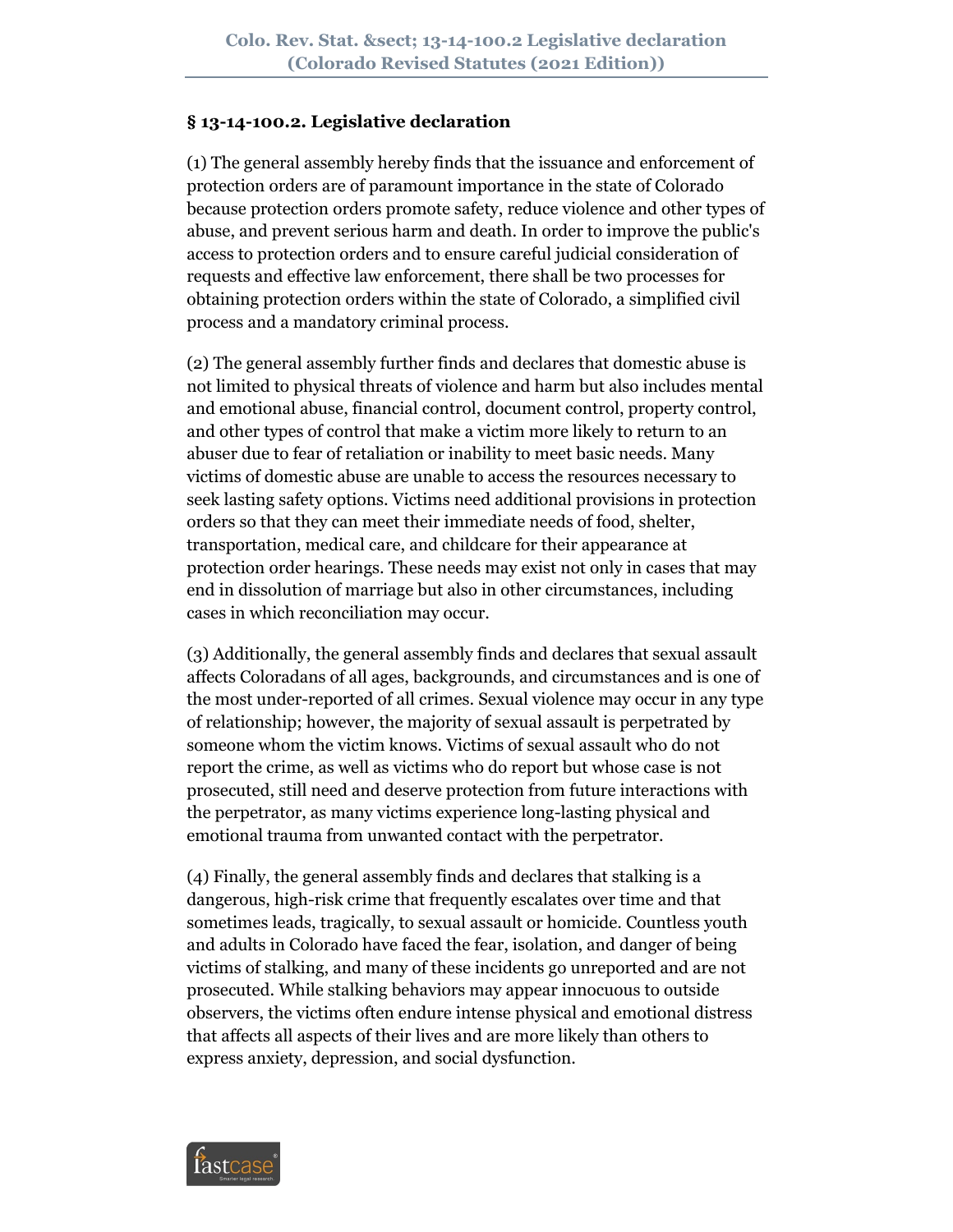(Added with relocated provisions by 2013 Ch. 218, §5, eff. 7/1/2013. L. 2013: Entire section added with relocations, (HB 13-1259), ch. 218, p. 1001, § 5, effective July 1.)

This section is similar to former §13-14-102(1) as it existed prior to 2013.

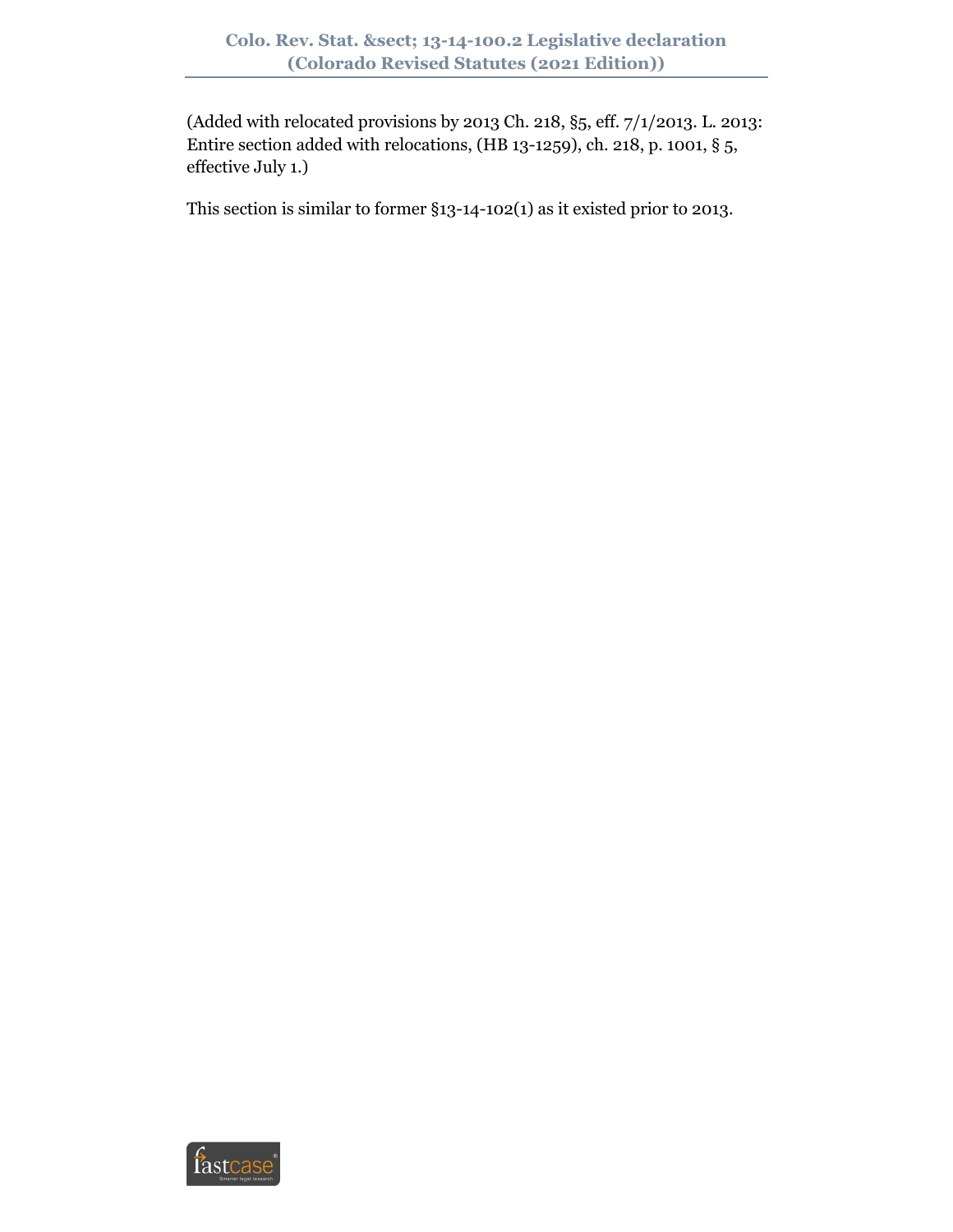### **§ 13-14-101. Definitions**

For purposes of this article 14, unless the context otherwise requires:

(1) "Abuse of the elderly or of an at-risk adult" means mistreatment of a person who is sixty years of age or older or who is an at-risk adult as defined in section 26-3.1-101 (1.5), including but not limited to repeated acts that:

(a) Constitute verbal threats or assaults;

(b) Constitute verbal harassment;

(c) Result in the inappropriate use or the threat of inappropriate use of medications;

(d) Result in the inappropriate use of physical or chemical restraints;

(e) Result in the misuse of power or authority granted to a person through a power of attorney or by a court in a guardianship or conservatorship proceeding that results in unreasonable confinement or restriction of liberty; or

(f) Constitute threats or acts of violence against, or the taking, transferring, concealing, harming, or disposing of, an animal owned, possessed, leased, kept, or held by the elderly or at-risk adult, which threats or acts are intended to coerce, control, punish, intimidate, or exact revenge upon the elderly or at-risk adult.

(1.5) "Adult" means a person eighteen years of age or older.

(1.7) "Contact" or "contacting" means any interaction or communication with another person, directly or indirectly through a third party, and electronic and digital forms of communication, including but not limited to interaction or communication through social media.

(2) "Domestic abuse" means any act, attempted act, or threatened act of violence, stalking, harassment, or coercion that is committed by any person against another person to whom the actor is currently or was formerly related, or with whom the actor is living or has lived in the same domicile, or with whom the actor is involved or has been involved in an intimate relationship. A sexual relationship may be an indicator of an intimate relationship but is never a necessary condition for finding an intimate relationship. For purposes of this subsection (2), "coercion" includes compelling a person by force, threat of force, or intimidation to engage in conduct from which the person has the right or privilege to abstain, or to abstain from conduct in which the person has a right or privilege to engage.

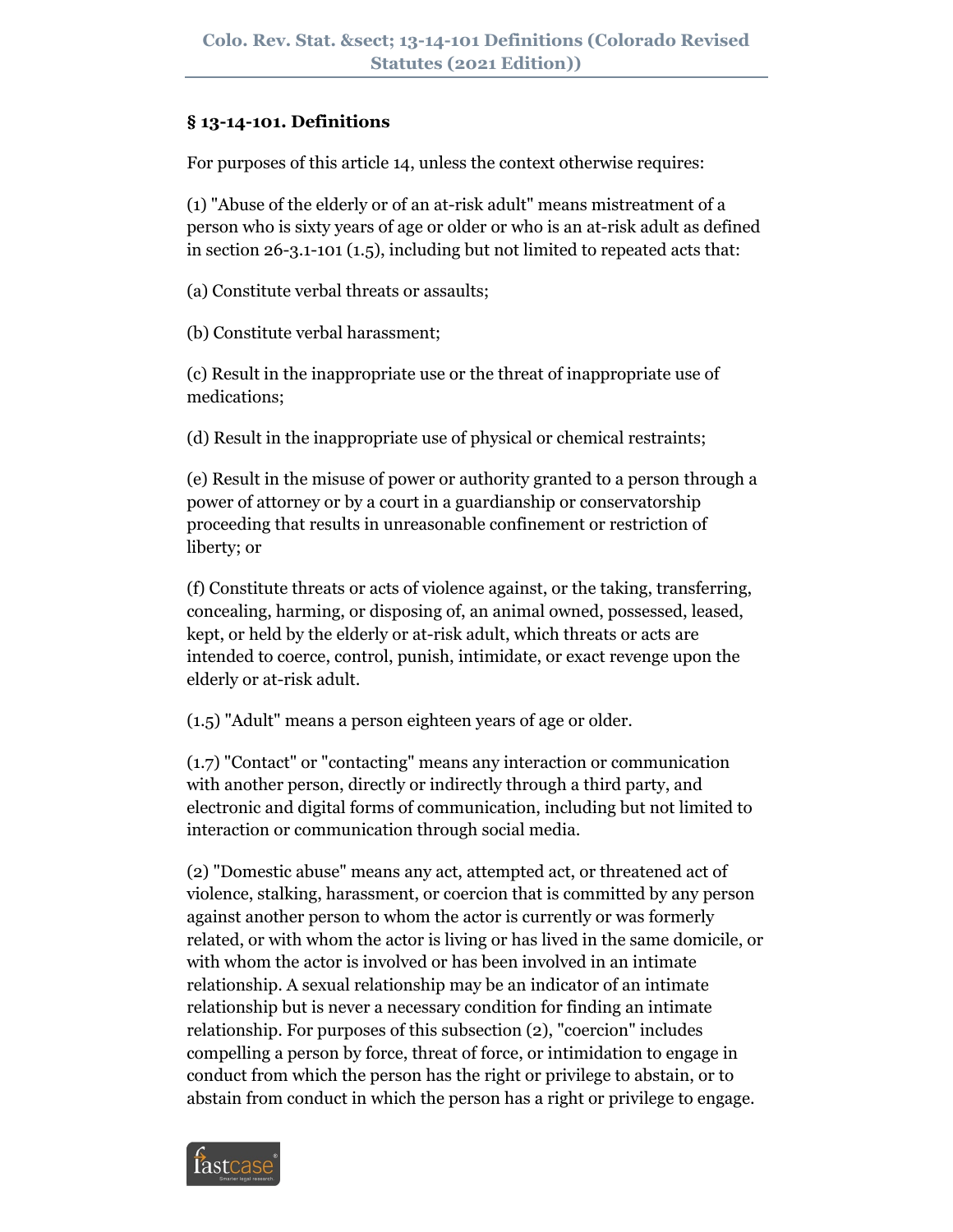"Domestic abuse" may also include any act, attempted act, or threatened act of violence against:

(a) The minor children of either of the parties; or

(b) An animal owned, possessed, leased, kept, or held by either of the parties or by a minor child of either of the parties, which threat, act, or attempted act is intended to coerce, control, punish, intimidate, or exact revenge upon either of the parties or a minor child of either of the parties.

(2.2) "Minor child" means a person under eighteen years of age.

(2.3) "Protected person" means the person or persons identified in a protection order as the person or persons for whose benefit the protection order was issued.

(2.4)

(a) "Protection order" means any order that prohibits the restrained person from contacting, harassing, injuring, intimidating, molesting, threatening, touching, stalking, or sexually assaulting or abusing any protected person or from entering or remaining on premises, or from coming within a specified distance of a protected person or premises, or from taking, transferring, concealing, harming, disposing of or threatening harm to an animal owned, possessed, leased, kept, or held by a protected person, or any other provision to protect the protected person from imminent danger to life or health that is issued by a court of this state or a municipal court and that is issued pursuant to:

(I) This article 14, section 18-1-1001, 19-2.5-607, or 19-4-111, or rule 365 of the Colorado rules of county court civil procedure;

(II) Sections 14-4-101 to 14-4-105, C.R.S., section 14-10-107, C.R.S., section 14-10-108, C.R.S., or section 19-3-316, C.R.S., as those sections existed prior to July 1, 2004;

(III) An order issued as part of the proceedings concerning a criminal municipal ordinance violation; or

(IV) Any other order of a court that prohibits a person from contacting, harassing, injuring, intimidating, molesting, threatening, touching, stalking, or sexually assaulting or abusing a person, or from entering or remaining on premises, or from coming within a specified distance of a protected person or premises, or from taking, transferring, concealing, harming, disposing of or threatening to harm an animal owned, possessed, leased, kept, or held by

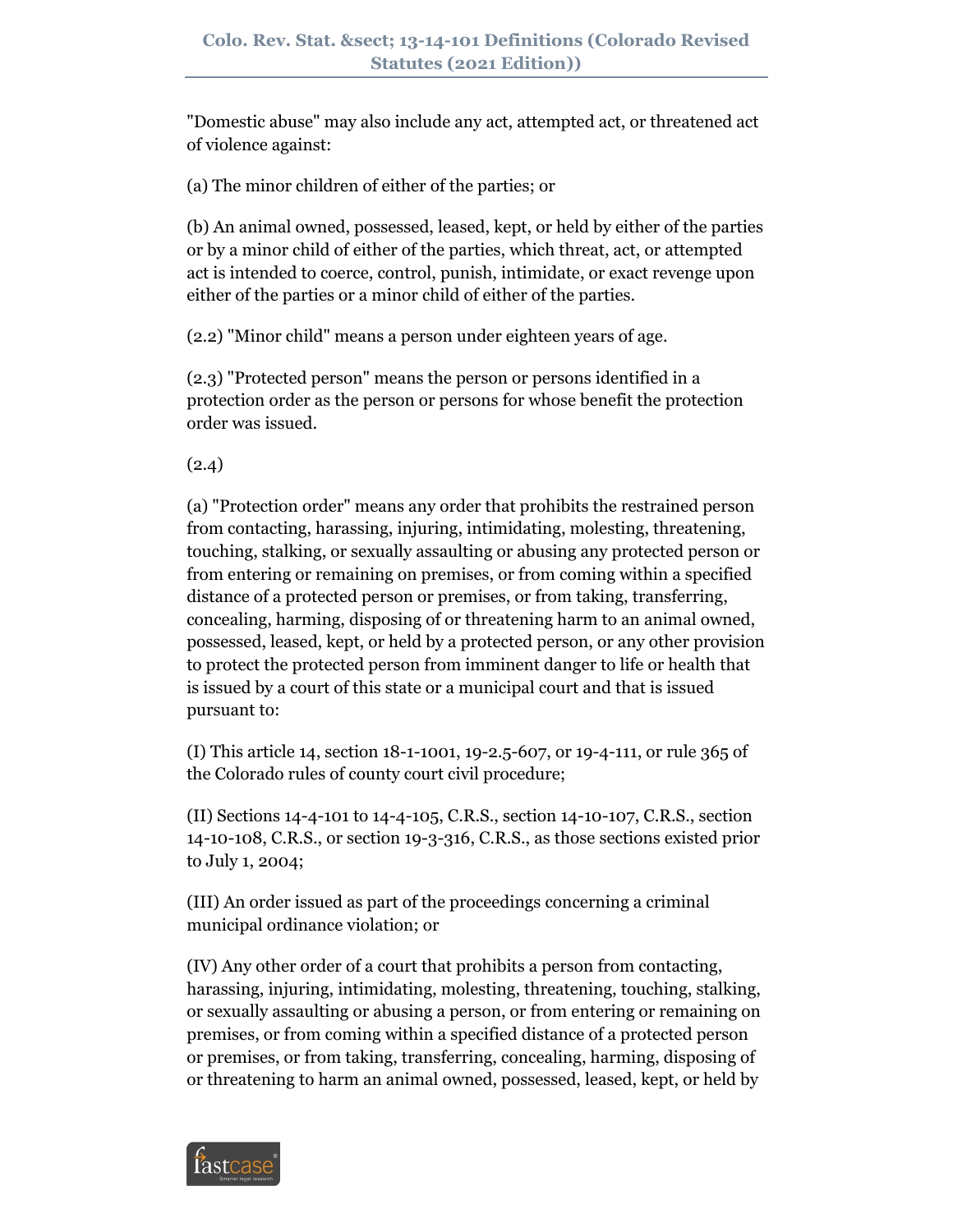a person, or from entering or remaining on premises, or from coming within a specified distance of a protected person or premises.

(b) For purposes of this article only, "protection order" includes any order that amends, modifies, supplements, or supersedes the initial protection order. "Protection order" also includes any emergency protection order, as described in section 13-14-103, any restraining order entered prior to July 1, 2003, and any foreign protection order as defined in section 13-14-110.

(2.8) "Restrained person" means a person identified in a protection order as a person prohibited from doing a specified act or acts.

(2.9) "Sexual assault or abuse" means any act, attempted act, or threatened act of unlawful sexual behavior, as described in section 16-11.7-102(3), C.R.S., by any person against another person regardless of the relationship between the actor and the petitioner.

(3) "Stalking" means any act, attempted act, or threatened act of stalking as described in section 18-3-602, C.R.S.

(Amended by 2021 Ch. 136, §13, eff. 10/1/2021. Amended by 2020 Ch. 265, §7, eff. 9/14/2020. Amended by 2013 Ch. 218, §6, eff. 7/1/2013. L. 99: Entire article added, p. 495, § 1, effective July 1. L. 2000: (3) amended, p. 1012, § 3, effective July 1. L. 2003: IP(1) amended and (2.3), (2.4), and (2.8) added, p. 995, § 1, effective July 1. L. 2004: (1.5) and (2.2) added and (2.4) amended, p. 544, § 1, effective July 1. L. 2010: (1)(e), (2), IP(2.4)(a), and  $(2.4)(a)(IV)$  amended and  $(1)(f)$  added,  $(SB10-080)$ , ch. 78, p. 264, §1, effective July 1; (3) amended, (HB 10-1233), ch. 88, p. 295, §3, effective August 11. L. 2013: (1.7) and (2.9) added and (2),  $IP(2.4)(a)$ , (2.4)(a)(IV), (2.4)(b), and (3) amended, (HB 13-1259), ch. 218, p. 1002, § 6, effective July 1.)

# **ANNOTATION**

**Law reviews.** For article, "Statutes Consolidate Civil Restraining Orders", see 28 Colo. Law. 39 (Oct. 1999). For article, "Crisis Intervention to Prevent Elder Abuse: Emergency Guardianships and Other Legal Procedures", see 33 Colo. Law. 91 (July 2004). For article, "Practical Solutions to Elder Financial Abuse and Fiduciary Theft", see 41 Colo. Law. 61 (Dec. 2012). For article, "Animal-Related Legal Disputes: Litigation, ADR, and Court Appointments", see 42 Colo. Law. 43 (Dec. 2013).

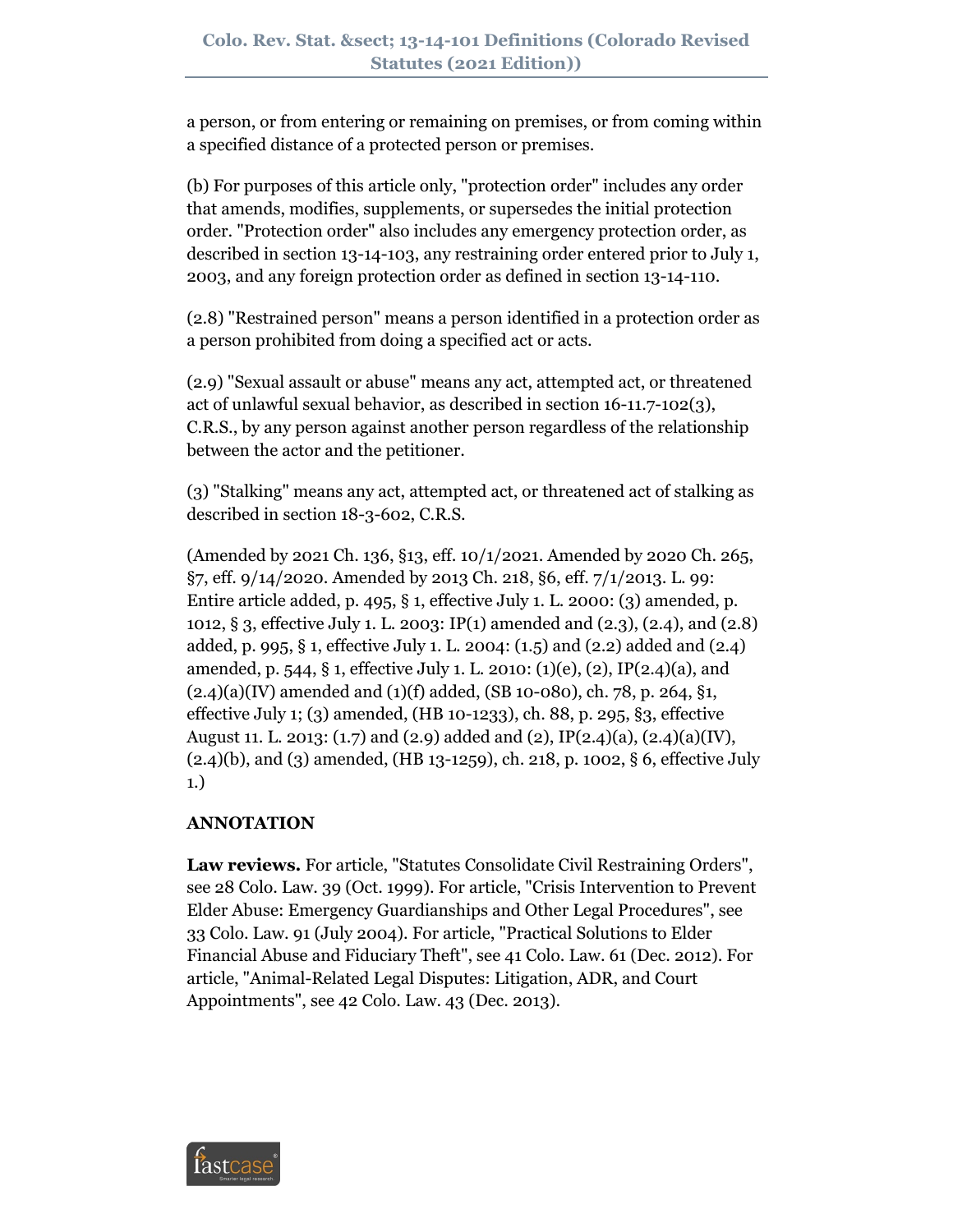**Colo. Rev. Stat. § 13-14-102 Civil protection orders legislative declaration. (Repealed) (Colorado Revised Statutes (2021 Edition))**

### **§ 13-14-102. Civil protection orders - legislative declaration. (Repealed)**

(Amended by 2013 Ch. 366, §3, eff. 6/5/2013. Repealed by 2013 Ch. 218, §7, eff. 7/1/2013. L. 99: Entire article added, p. 496, § 1, effective July 1. L. 2000: IP(1), (5), and (6) amended, (2.5) added, and (19) repealed, pp. 1012, 1013, §§ 4, 5, 6, effective July 1; (16) and (17) amended, p. 1538, § 5, effective July 1. L. 2002: (4) amended, p. 323, § 1, effective April 19; (9)(b) amended and (17.5) added, p. 491, § 1, effective July 1; (11) amended and (21) added, p. 1143, § 1, effective July 1. L. 2003: IP(1), (1)(c), (2), (3) to (9), (12), (13), (14), IP(15), (17.5), (18), and (21) amended, p. 996, § 2, effective July 1. L. 2004: (1), (5), (7), (8)(b), (8)(c), (9), (10), IP(15), (15)(e), and (20) amended and  $(1.5)$ ,  $(3.3)$ , and  $(3.7)$  added, p. 545, § 2, effective July 1;  $(17.5)(b)(II)$ amended, p. 74, § 1, effective September 1. L. 2007: (1) amended and  $(15)(g)$ added, pp. 940, 941, §§ 1, 2, effective July 1. L. 2010: (15)(f.2) and (15)(f.4) added, (SB 10-080), ch. 78, p. 265, §2, effective July 1; (17.5)(e)(III) amended, (HB 10-1422), ch. 419, p. 2068, §22, effective August 11; (21)(a) and (21)(b) amended, (HB 10-1233), ch. 88, p. 296, §4, effective August 11. L. 2013: (22) added, (SB 13-197), ch. 366, p. 2130, § 3, effective June 5; entire section repealed, (HB 13-1259), ch. 218, p. 1004, § 7, effective July 1.)

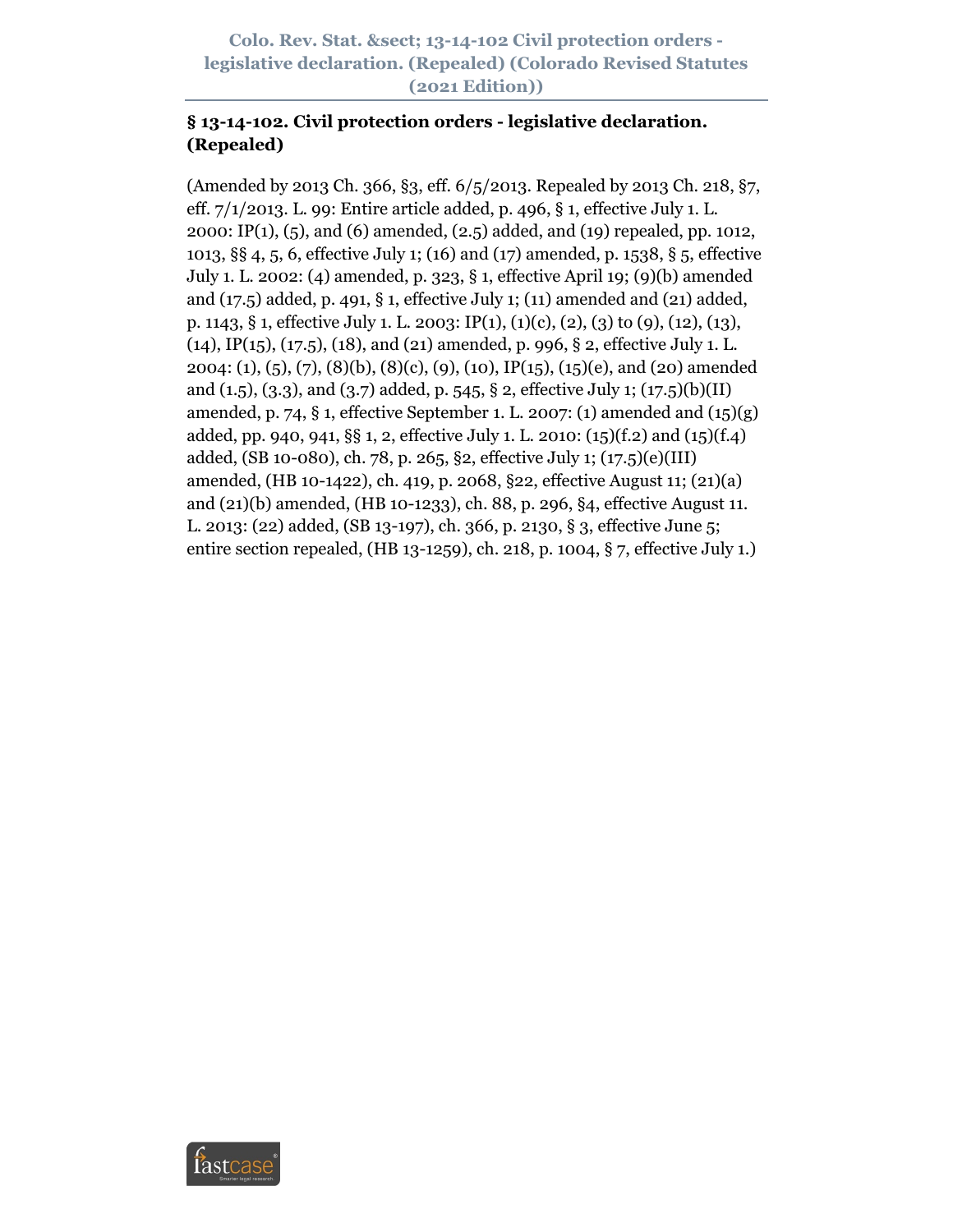### **§ 13-14-103. Emergency protection orders**

(1)

(a) Any county or district court shall have the authority to enter an emergency protection order pursuant to the provisions of this subsection (1).

(b) An emergency protection order issued pursuant to this subsection (1) may include:

(I) Restraining a party from contacting, harassing, injuring, intimidating, threatening, molesting, touching, stalking, sexually assaulting or abusing any other party, a minor child of either of the parties, or a minor child who is in danger in the reasonably foreseeable future of being a victim of an unlawful sexual offense or domestic abuse;

(II) Excluding a party from the family home or from the home of another party upon a showing that physical or emotional harm would otherwise result;

(III) Awarding temporary care and control of any minor child of a party involved;

(IV) Enjoining an individual from contacting a minor child at school, at work, or wherever he or she may be found;

(V) Restraining a party from molesting, injuring, killing, taking, transferring, encumbering, concealing, disposing of or threatening harm to an animal owned, possessed, leased, kept, or held by any other party, a minor child of either of the parties, or an elderly or at-risk adult; or

(VI) Specifying arrangements for possession and care of an animal owned, possessed, leased, kept, or held by any other party, a minor child of either of the parties, or an elderly or at-risk adult.

(c) In cases involving a minor child, the juvenile court and the district court have the authority to issue emergency protection orders to prevent an unlawful sexual offense, as defined in section 18-3-411(1), or to prevent domestic abuse, as defined in section 13-14-101(2), when requested by the local law enforcement agency, the county department of human or social services, or a responsible person who asserts, in a verified petition supported by affidavit, that there are reasonable grounds to believe that a minor child is in danger in the reasonably foreseeable future of being the victim of an unlawful sexual offense or domestic abuse, based upon an allegation of a recent actual unlawful sexual offense or domestic abuse or threat of the same. Any emergency protection order issued pursuant to this

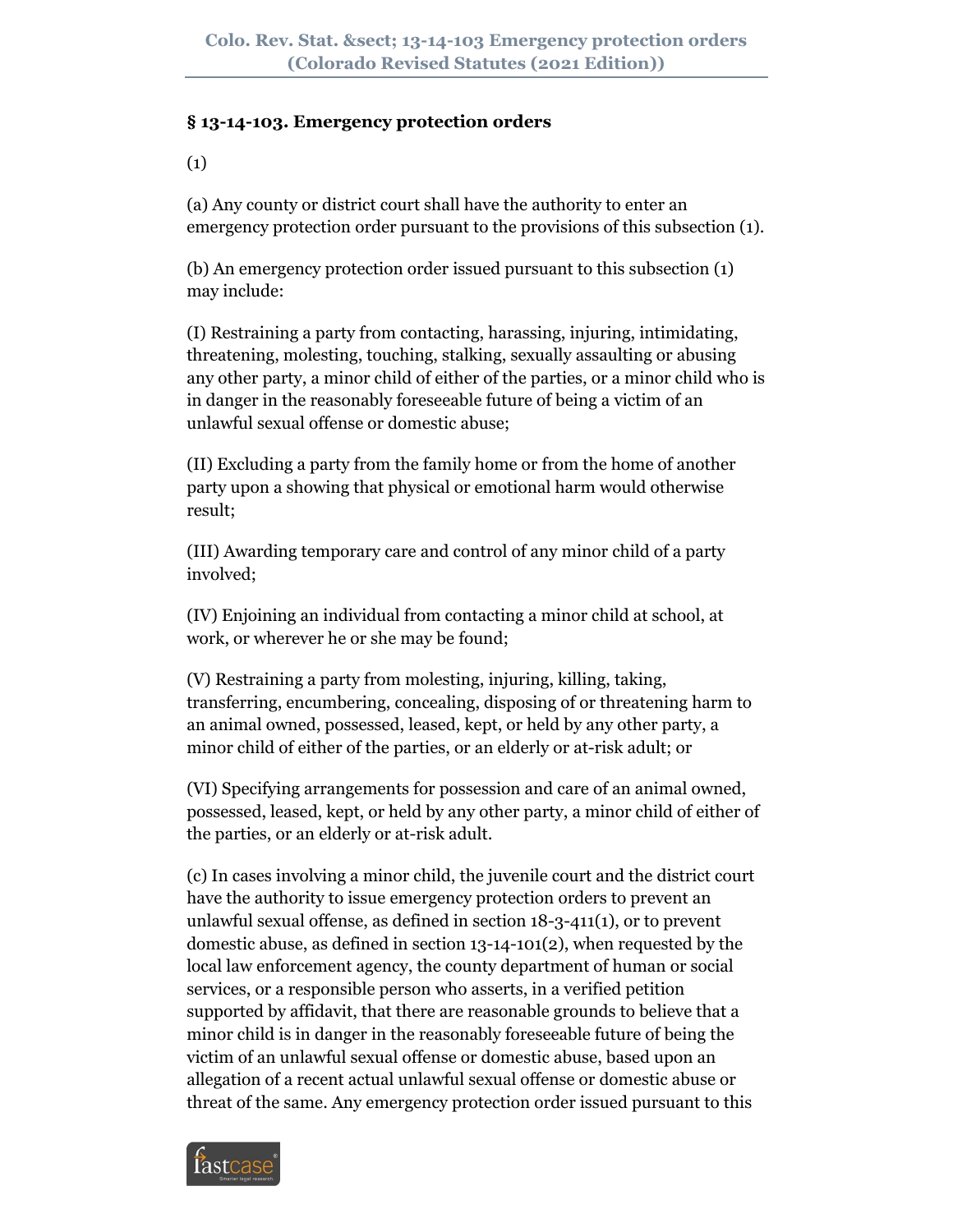subsection (1) must be on a standardized form prescribed by the judicial department, and a copy must be provided to the protected person.

(d) The chief judge in each judicial district shall be responsible for making available in each judicial district a judge to issue, by telephone, emergency protection orders at all times when the county and district courts are otherwise closed for judicial business. Such judge may be a district court or county court judge or a special associate, an associate, an assistant county judge, or a magistrate.

(e) When the county, district, and juvenile courts are unavailable from the close of business at the end of the day or week to the resumption of business at the beginning of the day or week and a peace officer asserts reasonable grounds to believe that an adult is in immediate and present danger of domestic abuse, assault, stalking, sexual assault or abuse, or that a minor child is in immediate and present danger of an unlawful sexual offense, as defined in section 18-3-411(1), C.R.S., or of domestic abuse, as defined in section 13-14-101(2), a judge made available pursuant to paragraph (d) of this subsection (1) may issue a written or verbal ex parte emergency protection order. Any written emergency protection order issued pursuant to this subsection (1) shall be on a standardized form prescribed by the judicial department, and a copy shall be provided to the protected person.

(f) An emergency protection order issued pursuant to this subsection (1) shall expire not later than the close of judicial business on the next day of judicial business following the day of issue, unless otherwise continued by the court. The court may continue an emergency protection order filed to prevent abuse pursuant to this subsection (1) only if the judge is unable to set a hearing on plaintiff's request for a temporary protection order on the day the complaint was filed pursuant to section 13-14-104.5; except that this limitation on a court's power to continue an emergency protection order shall not apply to an emergency protection order filed to protect a minor child from an unlawful sexual offense or domestic abuse. For any emergency protection order continued pursuant to the provisions of this paragraph (f), following two days' notice to the party who obtained the emergency protection order or on such shorter notice to said party as the court may prescribe, the adverse party may appear and move its dissolution or modification. The motion to dissolve or modify the emergency protection order shall be set down for hearing at the earliest possible time and shall take precedence over all matters except older matters of the same character, and the court shall determine such motions as expeditiously as the ends of justice require.

(2)

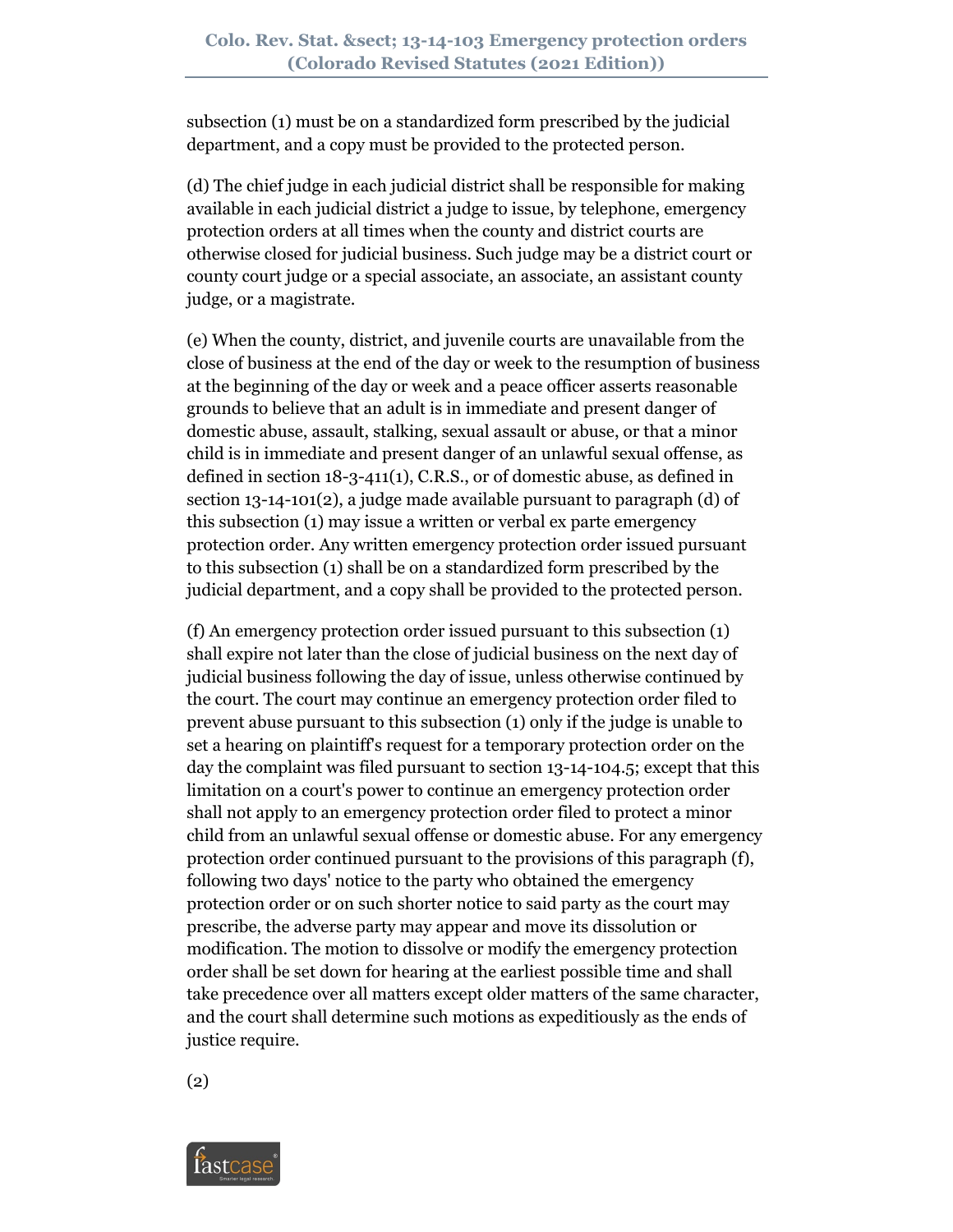(a) A verbal emergency protection order may be issued pursuant to subsection (1) of this section only if the issuing judge finds that an imminent danger in close proximity exists to the life or health of one or more persons or that a danger exists to the life or health of the minor child in the reasonably foreseeable future.

(b) Any verbal emergency protection order shall be reduced to writing and signed by the officer or other person asserting the grounds for the order and shall include a statement of the grounds for the order asserted by the officer or person. The officer or person shall not be subject to civil liability for any statement made or act performed in good faith. The emergency protection order shall be served upon the respondent with a copy given to the protected party and filed with the county or district court as soon as practicable after issuance. Any written emergency protection order issued pursuant to this subsection (2) shall be on a standardized form prescribed by the judicial department, and a copy shall be provided to the protected person.

(3) The court shall electronically transfer into the central registry of protection orders established pursuant to section 18-6-803.7, C.R.S., a copy of any order issued pursuant to this section and shall deliver a copy of such order to the protected party or his or her parent or an individual acting in the place of a parent who is not the respondent.

(4) If any person named in an order issued pursuant to this section has not been served personally with such order but has received actual notice of the existence and substance of such order from any person, any act in violation of such order may be deemed sufficient to subject the person named in such order to any penalty for such violation.

(5) Venue for filing a complaint pursuant to this section is proper in any county where the acts that are the subject of the complaint occur, in any county where one of the parties resides, or in any county where one of the parties is employed. This requirement for venue does not prohibit the change of venue to any other county appropriate under applicable law.

(6) A person failing to comply with any order of the court issued pursuant to this section shall be found in contempt of court and, in addition, may be punished as provided in section 18-6-803.5, C.R.S.

(7) At any time that the law enforcement agency having jurisdiction to enforce the emergency protection order has cause to believe that a violation of the order has occurred, it shall enforce the order. If the order is written and has not been personally served, a member of the law enforcement agency shall serve a copy of said order on the person named respondent

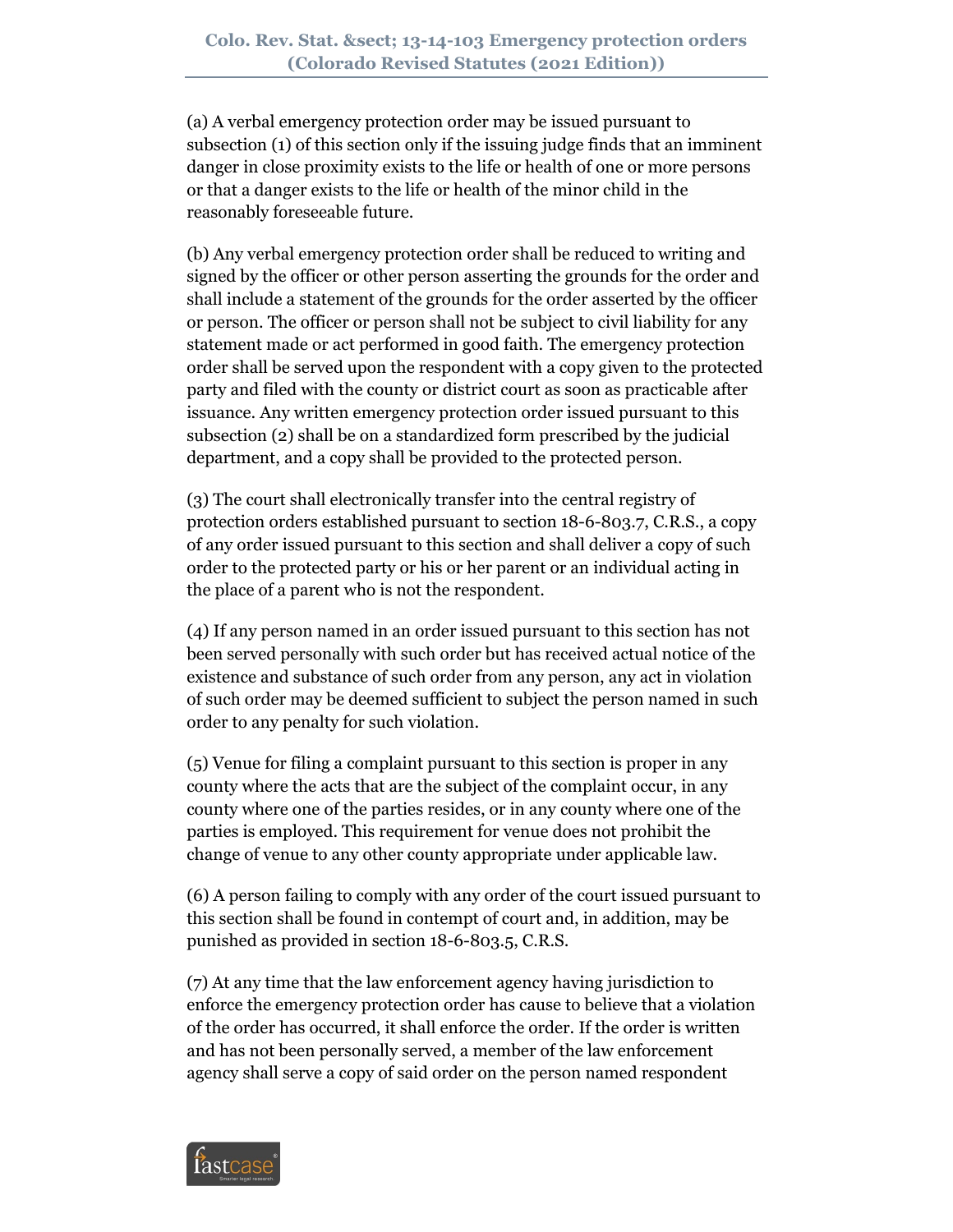therein. If the order is verbal, a member of the law enforcement agency shall notify the respondent of the existence and substance thereof.

(8) The availability of an emergency protection order shall not be affected by the person seeking protection leaving his or her residence to avoid harm.

(9) The issuance of an emergency protection order shall not be considered evidence of any wrongdoing.

(10) If three emergency protection orders are issued within a one-year period involving the same parties within the same jurisdiction, the court shall summon the parties to appear before the court at a hearing to review the circumstances giving rise to such emergency protection orders.

(11) The duties of peace officers enforcing orders issued pursuant to this section shall be in accordance with section 18-6-803.5, C.R.S., and any rules adopted by the Colorado supreme court pursuant to said section.

(Amended by 2018 Ch. 38, §8, eff. 8/8/2018. Amended by 2013 Ch. 218, §8, eff. 7/1/2013. L. 2004: Entire section added, p. 549, § 3, effective July 1. L. 2010: (1)(b)(III) amended and (1)(b)(V) and (1)(b)(VI) added, (SB 10-080), ch. 78, p. 266, §3, effective July 1. L. 2013:  $(1)(b)(I)$ ,  $(1)(b)(V)$ ,  $(1)(e)$ ,  $(1)(f)$ , (5), and (8) amended, (HB 13-1259), ch. 218, p. 1004, § 8, effective July 1. L. 2018: (1)(c) amended, (SB 18-092), ch. 38, p. 398, § 8, effective August 8.)

For the legislative declaration in SB 18-092, see section 1 of chapter 38, Session Laws of Colorado 2018.

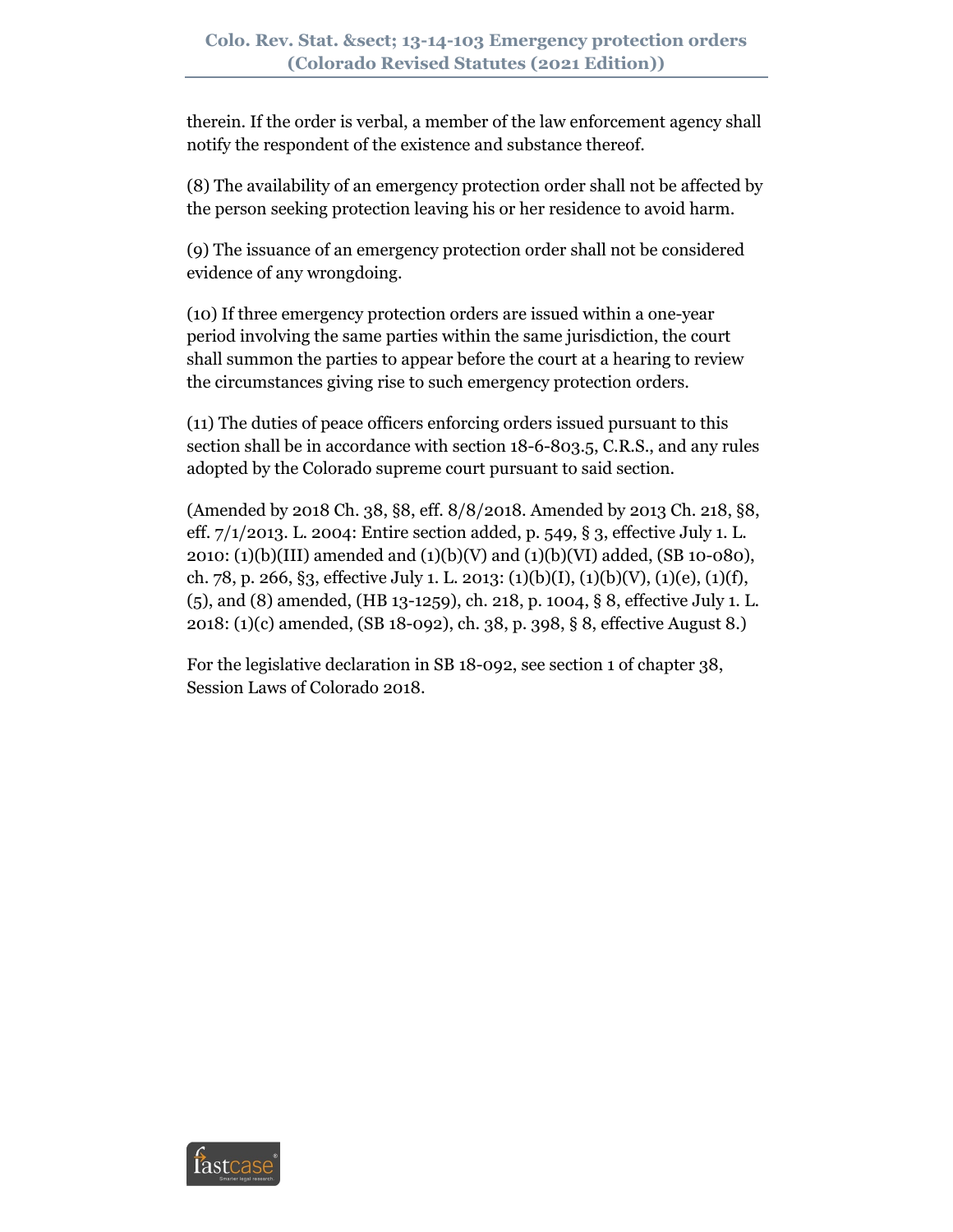## **§ 13-14-104. Foreign protection orders. (Repealed)**

(Repealed by 2013 Ch. 218, §9, eff. 7/1/2013. L. 2004: Entire section added, p. 549, § 3, effective July 1. L. 2013: Entire section repealed, (HB 13-1259), ch. 218, p. 1005, § 9, effective July 1.)

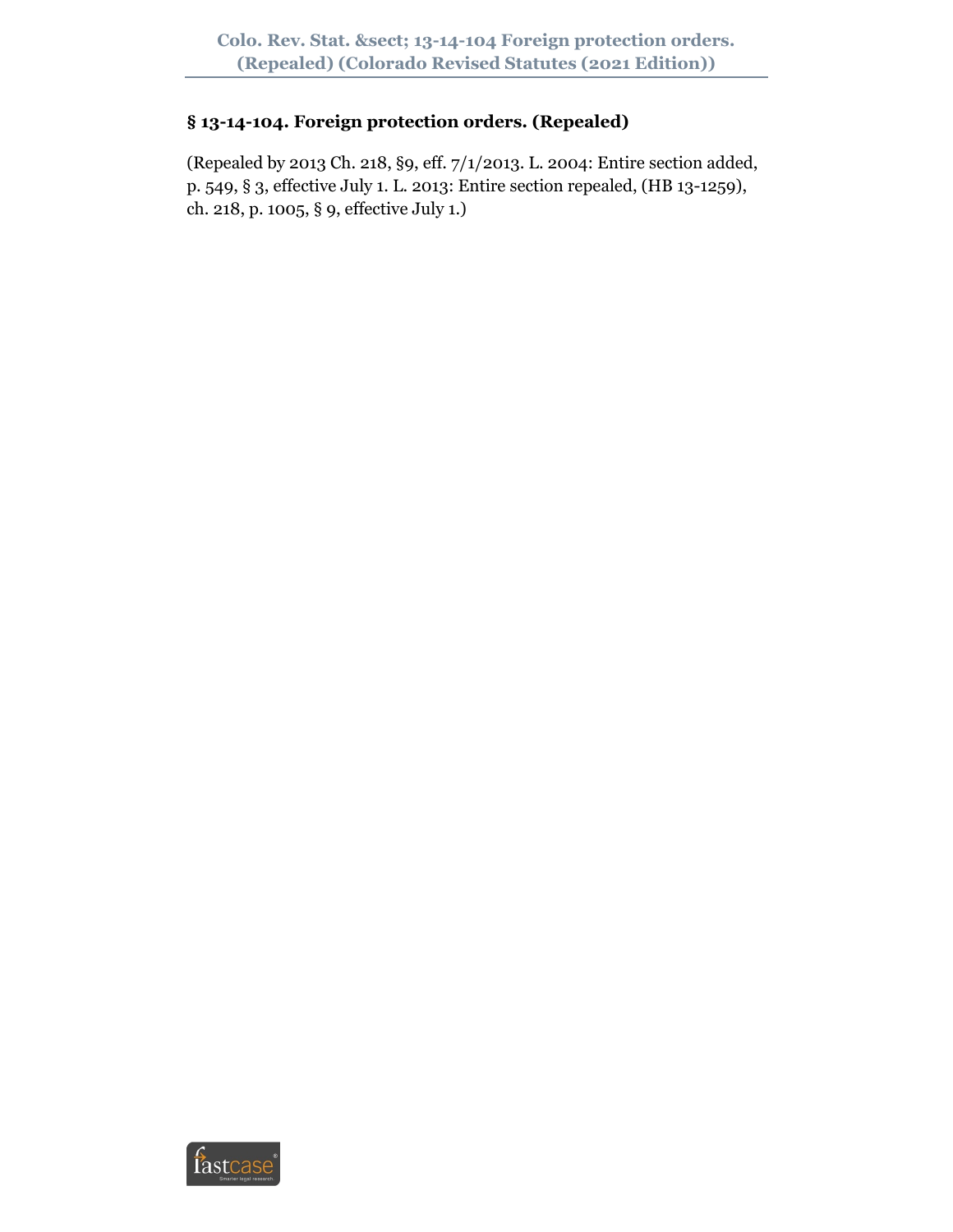# **§ 13-14-104.5. Procedure for temporary civil protection order**

(1)

(a) Any municipal court of record, if authorized by the municipal governing body; any county court; and any district, probate, or juvenile court shall have original concurrent jurisdiction to issue a temporary or permanent civil protection order against an adult or against a juvenile who is ten years of age or older for any of the following purposes:

(I) To prevent assaults and threatened bodily harm;

(II) To prevent domestic abuse;

(III) To prevent emotional abuse of the elderly or of an at-risk adult;

(IV) To prevent sexual assault or abuse; and

(V) To prevent stalking.

(b) To be eligible for a protection order, the petitioner does not need to show that he or she has reported the act that is the subject of the complaint to law enforcement, that charges have been filed, or that the petitioner is participating in the prosecution of a criminal matter.

(2) Any civil protection order issued pursuant to this section shall be issued using the standardized set of forms developed by the state court administrator pursuant to section 13-1-136.

(3) Venue for filing a motion or complaint pursuant to this section is proper in any county where the acts that are the subject of the motion or complaint occur, in any county where one of the parties resides, or in any county where one of the parties is employed. This requirement for venue does not prohibit the change of venue to any other county appropriate under applicable law.

(4) A motion for a temporary civil protection order shall be set for hearing at the earliest possible time, which hearing may be ex parte, and shall take precedence over all matters, except those matters of the same character that have been on the court docket for a longer period of time. The court shall hear all such motions as expeditiously as possible.

(5) Any district court, in an action commenced under the "Uniform Dissolution of Marriage Act", article 10 of title 14, C.R.S., shall have authority to issue temporary and permanent protection orders pursuant to the provisions of subsection (1) of this section. Such protection order may be as a part of a motion for a protection order accompanied by an affidavit filed

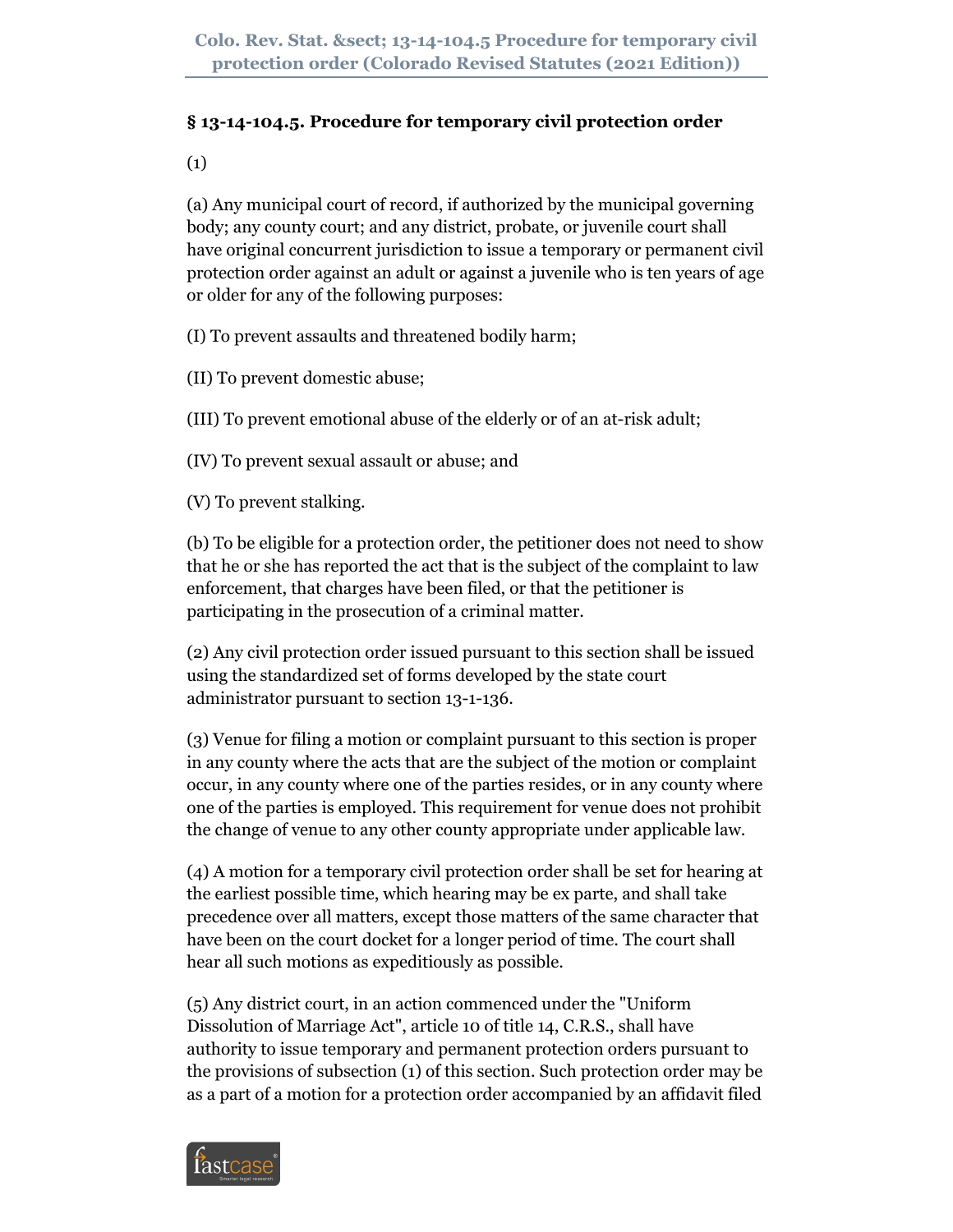in an action brought under article 10 of title 14, C.R.S. Either party may request the court to issue a protection order consistent with any other provision of this article.

(6) At the time a protection order is requested pursuant to this section, the court shall inquire about, and the requesting party and such party's attorney shall have an independent duty to disclose, knowledge such party and such party's attorney may have concerning the existence of any prior protection or restraining order of any court addressing in whole or in part the subject matter of the requested protection order. In the event there are conflicting restraining or protection orders, the court shall consider, as its first priority, issues of public safety. An order that prevents assaults, threats of assault, or other harm shall be given precedence over an order that deals with the disposition of property or other tangible assets. Every effort shall be made by judicial officers to clarify conflicting orders.

(7)

(a) A temporary civil protection order may be issued if the issuing judge or magistrate finds that an imminent danger exists to the person or persons seeking protection under the civil protection order. In determining whether an imminent danger exists to the life or health of one or more persons, the court shall consider all relevant evidence concerning the safety and protection of the persons seeking the protection order. The court shall not deny a petitioner the relief requested because of the length of time between an act of abuse or threat of harm and the filing of the petition for a protection order. The court shall not deny a petitioner the relief requested because a protection order has been issued pursuant to section 18-1-1001 or 18-1-1001.5.

(b) If the judge or magistrate finds that an imminent danger exists to the employees of a business entity, he or she may issue a civil protection order in the name of the business for the protection of the employees. An employer is not be liable for failing to obtain a civil protection order in the name of the business for the protection of the employees and patrons.

(8) Upon the filing of a complaint duly verified, alleging that the respondent has committed acts that would constitute grounds for a civil protection order, any judge or magistrate, after hearing the evidence and being fully satisfied therein that sufficient cause exists, may issue a temporary civil protection order to prevent the actions complained of and a citation directed to the respondent commanding the respondent to appear before the court at a specific time and date and to show cause, if any, why said temporary civil protection order should not be made permanent. In addition, the court may order any other relief that the court deems appropriate. Complaints may be

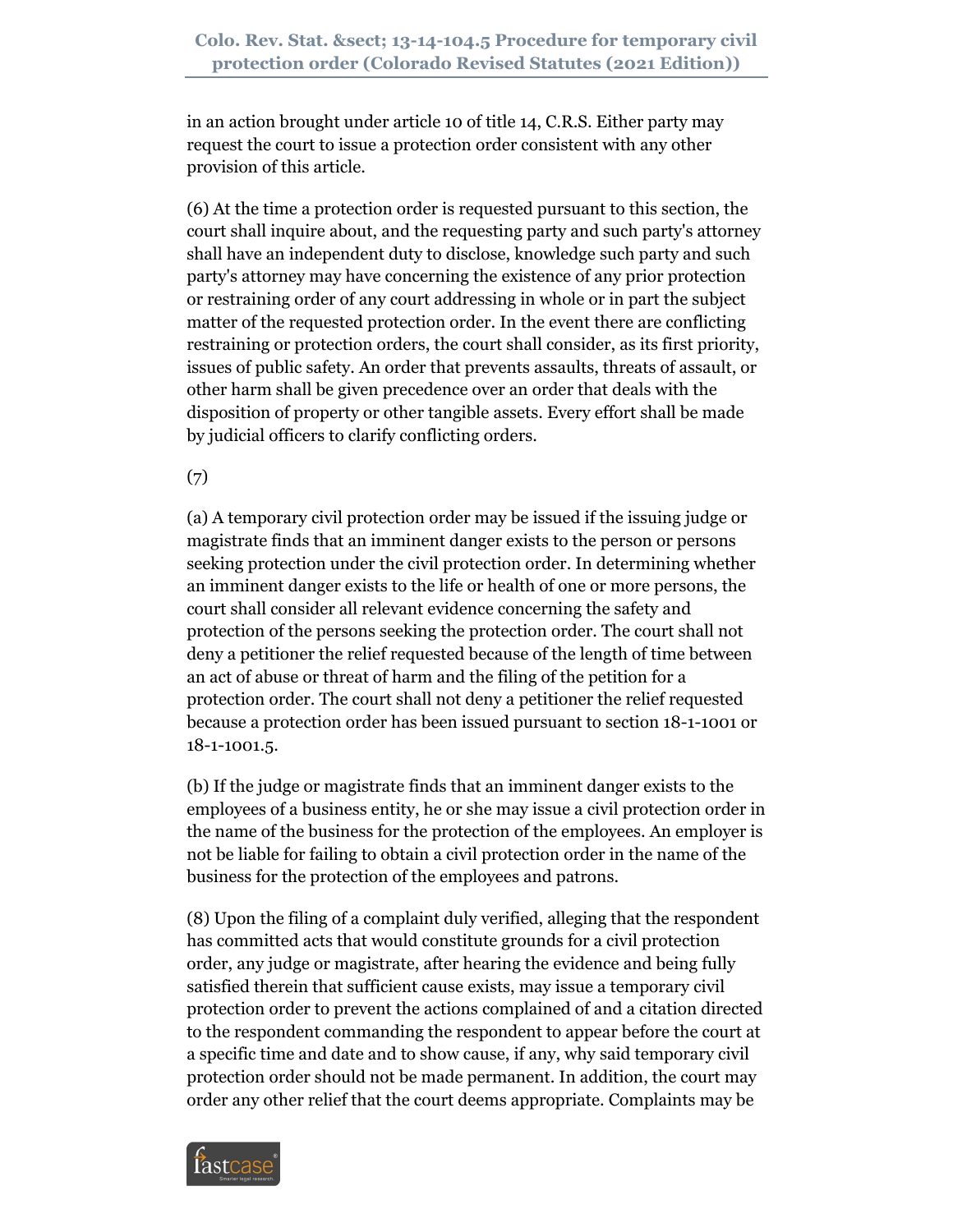filed by persons seeking protection for themselves or for others as provided in section  $26 - 3.1 - 102(1)(b)$  and  $(1)(c)$ , C.R.S.

(9) A copy of the complaint, a copy of the temporary civil protection order, and a copy of the citation must be served upon the respondent and upon the person to be protected, if the complaint was filed by another person, in accordance with the rules for service of process as provided in rule 304 of the rules of county court civil procedure or rule 4 of the Colorado rules of civil procedure. The citation must inform the respondent that, if the respondent fails to appear in court in accordance with the terms of the citation, a bench warrant may be issued for the arrest of the respondent, and the temporary protection order previously entered by the court made permanent without further notice or service upon the respondent.

(10) The return date of the citation must be set not more than fourteen days after the issuance of the temporary civil protection order and citation. If the petitioner is unable to serve the respondent in that period, the court shall extend the temporary protection order previously issued, continue the show of cause hearing, and issue an alias citation stating the date and time to which the hearing is continued. The petitioner may thereafter request, and the court may grant, additional continuances as needed if the petitioner has still been unable to serve the respondent.

 $(11)$ 

(a) Any person against whom a temporary protection order is issued pursuant to this section, which temporary protection order excludes the person from a shared residence, is permitted to return to the shared residence one time to obtain sufficient undisputed personal effects as are necessary for the person to maintain a normal standard of living during any period prior to a hearing concerning the order. The person against whom a temporary protection order is issued is permitted to return to the shared residence only if the person is accompanied at all times by a peace officer while the person is at or in the shared residence.

(b) When any person is served with a temporary protection order issued against the person excluding the person from a shared residence, the temporary protection order must contain a notification in writing to the person of the person's ability to return to the shared residence pursuant to paragraph (a) of this subsection (11). The written notification shall be in bold print and conspicuously placed in the temporary protection order. A judge, magistrate, or other judicial officer shall not issue a temporary protection order that does not comply with this section.

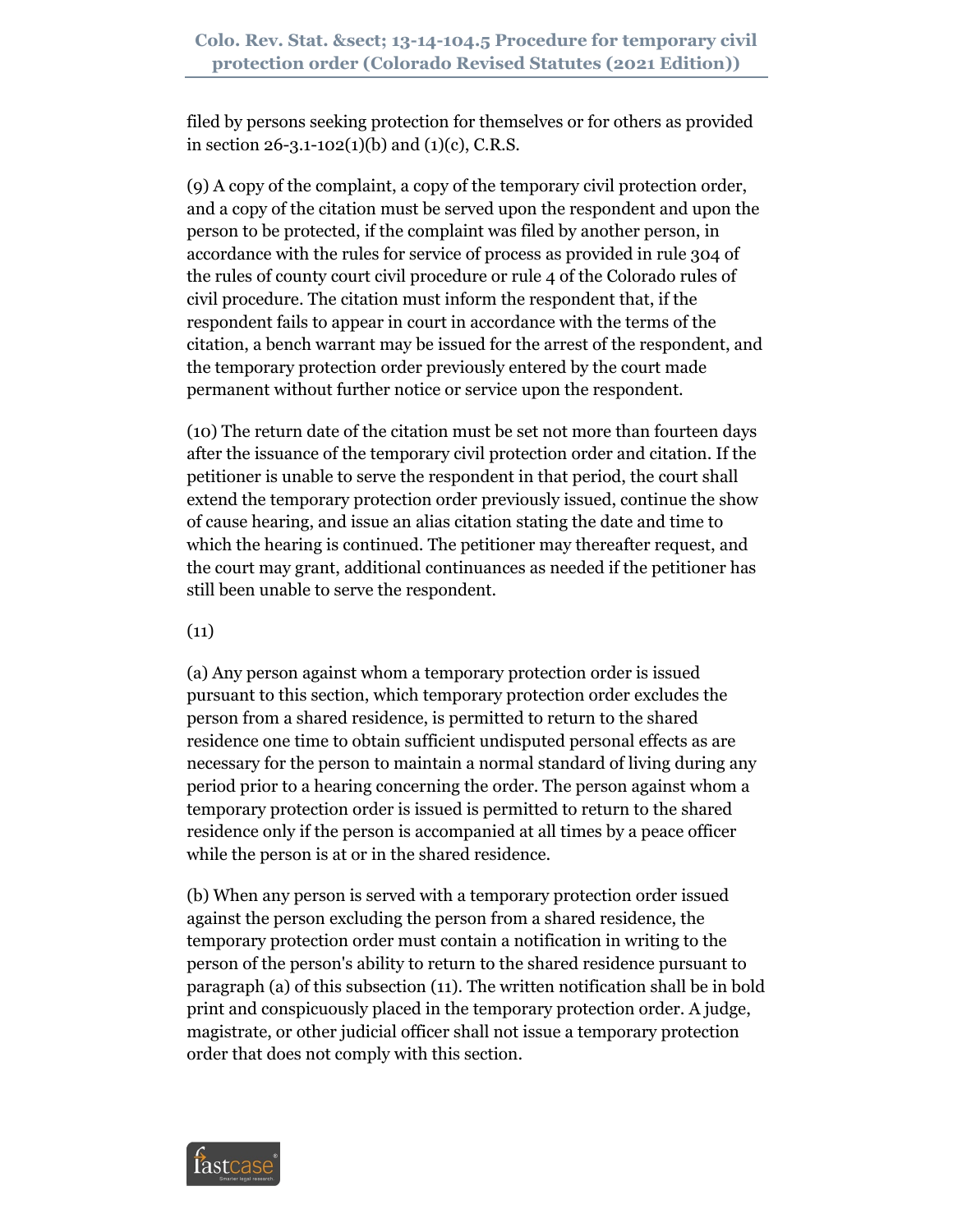(c) Any person against whom a temporary protection order is issued pursuant to this section, which temporary protection order excludes the person from a shared residence, may avail himself or herself of the forcible entry and detainer remedies available pursuant to article 40 of this title. However, such person is not entitled to return to the residence until such time as a valid writ of restitution is executed and filed with the court issuing the protection order and, if necessary, the protection order is modified accordingly. A landlord whose lessee has been excluded from a residence pursuant to the terms of a protection order may also avail himself or herself of the remedies available pursuant to article 40 of this title.

(Amended by 2018 Ch. 50, §3, eff. 11/1/2018. Added with relocated provisions by 2013 Ch. 218, §10, eff. 7/1/2013. L. 2013: Entire section added with relocations, (HB 13-1259), ch. 218, p. 1005, § 10, effective July 1. L. 2018: (7)(a) amended, (SB 18-060), ch. 50, p. 489, § 3, effective November 1.)

This section is similar to former §13-14-102 (1.5) to (8) as they existed prior to 2013.

## **ANNOTATION**

**Temporary civil protection orders issued under this section are not reviewable under C.R.C.P. 106(a)(4)** because they are not final decisions. Martin v. Arapahoe County Court, 2016 COA 154, 405 P.3d 356.

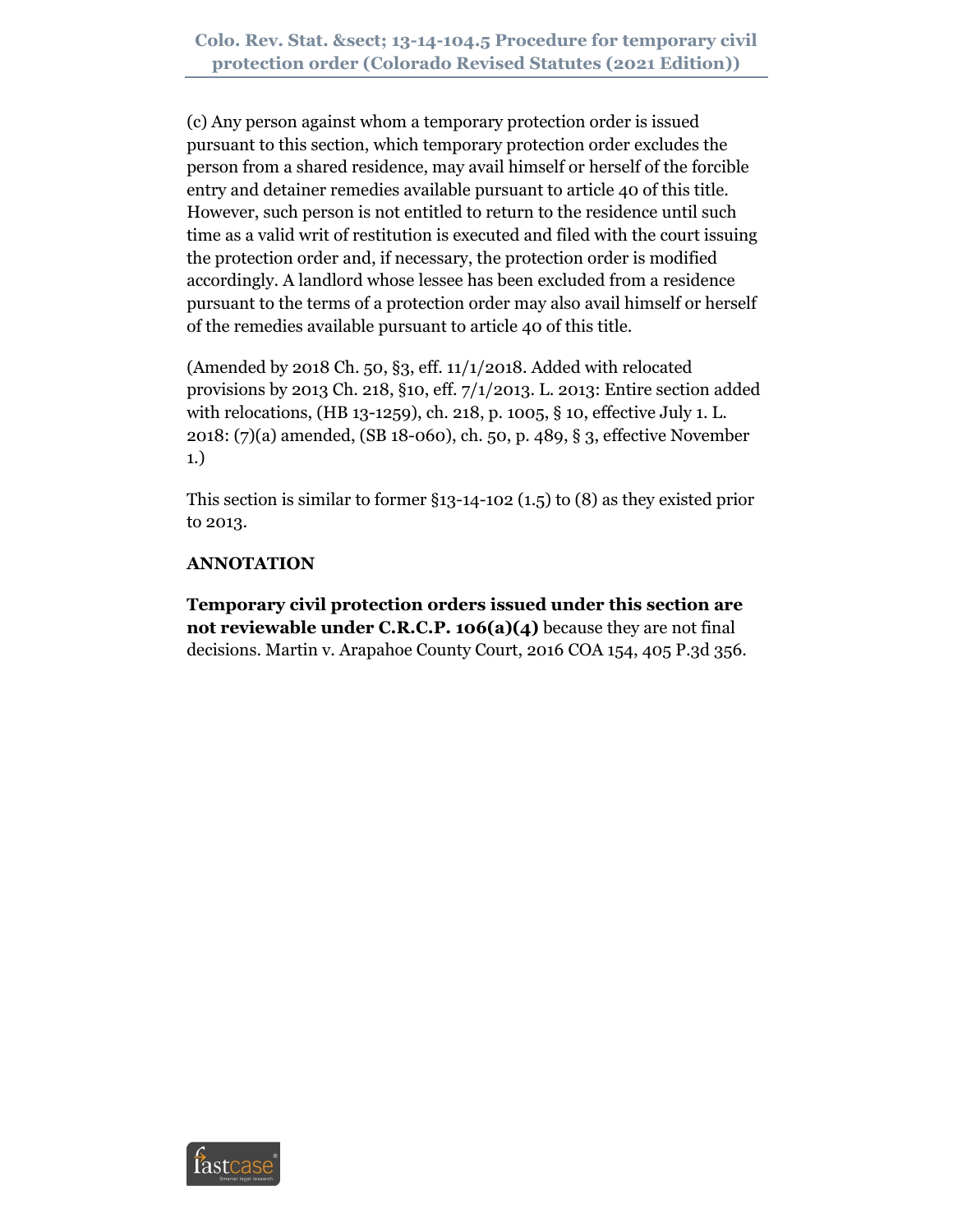## **§ 13-14-105. Provisions relating to civil protection orders**

(1) A municipal court of record that is authorized by its municipal governing body to issue protection or restraining orders and any county court, in connection with issuing a civil protection order, has original concurrent jurisdiction with the district court to include any provisions in the order that the municipal or county court deems necessary for the protection of persons, including but not limited to orders:

(a) Restraining a party from threatening, molesting, or injuring any other party or the minor child of either of the parties;

(b) Restraining a party from contacting any other party or the minor child of either of the parties;

(c) Excluding a party from the family home upon a showing that physical or emotional harm would otherwise result;

(d) Excluding a party from the home of another party upon a showing that physical or emotional harm would otherwise result;

(e)

(I) Awarding temporary care and control of any minor children of either party involved for a period of not more than one year.

(II) If temporary care and control is awarded, the order may include parenting time rights for the other party involved and any conditions of such parenting time, including the supervision of parenting time by a third party who agrees to the terms of the supervised parenting time and any costs associated with supervised parenting time, if necessary. If the restrained party is unable to pay the ordered costs, the court shall not place such responsibility with publicly funded agencies. If the court finds that the safety of any child or the protected party cannot be ensured with any form of parenting time reasonably available, the court may deny parenting time.

(III) The court may award interim decision-making responsibility of a child to a person entitled to bring an action for the allocation of parental responsibilities under section 14-10-123, C.R.S., when such award is reasonably related to preventing domestic abuse as defined in section 13-14- 101(2), or preventing the child from witnessing domestic abuse.

(IV) Temporary care and control or interim decision-making responsibility must be determined in accordance with the standard contained in section 14-10-124, C.R.S.

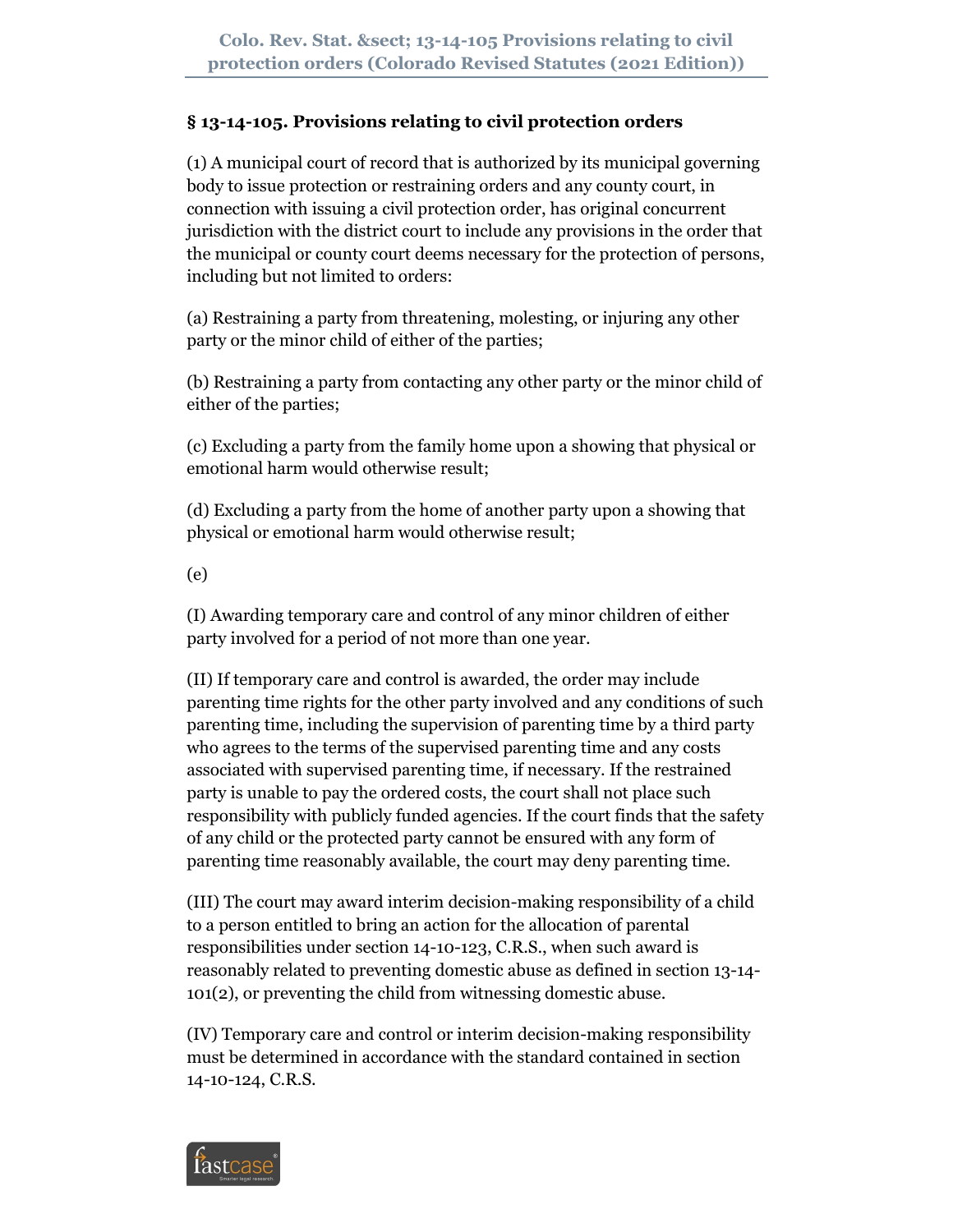(f) Restraining a party from interfering with a protected person at the person's place of employment or place of education or from engaging in conduct that impairs the protected person's employment, educational relationships, or environment;

(g) Restraining a party from molesting, injuring, killing, taking, transferring, encumbering, concealing, disposing of or threatening harm to an animal owned, possessed, leased, kept, or held by any other party or a minor child of any other party;

(h) Specifying arrangements for possession and care of an animal owned, possessed, leased, kept, or held by any other party or a minor child of any other party;

(i) Granting such other relief as the court deems appropriate;

(j)

(I) Entering a temporary injunction restraining the respondent from ceasing to make payments for mortgage or rent, insurance, utilities or related services, transportation, medical care, or child care when the respondent has a prior existing duty or legal obligation or from transferring, encumbering, concealing, or in any way disposing of personal effects or real property, except in the usual course of business or for the necessities of life and requiring the restrained party to account to the court for all extraordinary expenditures made after the injunction is in effect.

(II) Any injunction issued pursuant to this paragraph (j) is effective upon personal service or upon waiver and acceptance of service by the respondent for a period of time determined appropriate by the court not to exceed one year after the issuance of the permanent civil protection order.

(III) The provisions of the injunction must be printed on the summons, and the petition and the injunction become an order of the court upon fulfillment of the requirements of subparagraph (I) of this paragraph (j).

(IV) Nothing in this paragraph (j) precludes either party from applying to the district court for further temporary orders, an expanded temporary injunction, or modification or revocation. Any subsequent order issued by the district court as part of a domestic matter involving the parties supersedes an injunction made pursuant to this paragraph (j).

(2) Any order for temporary care and control issued pursuant to subsection (1) of this section is governed by the "Uniform Child-custody Jurisdiction and Enforcement Act", article 13 of title 14, C.R.S.

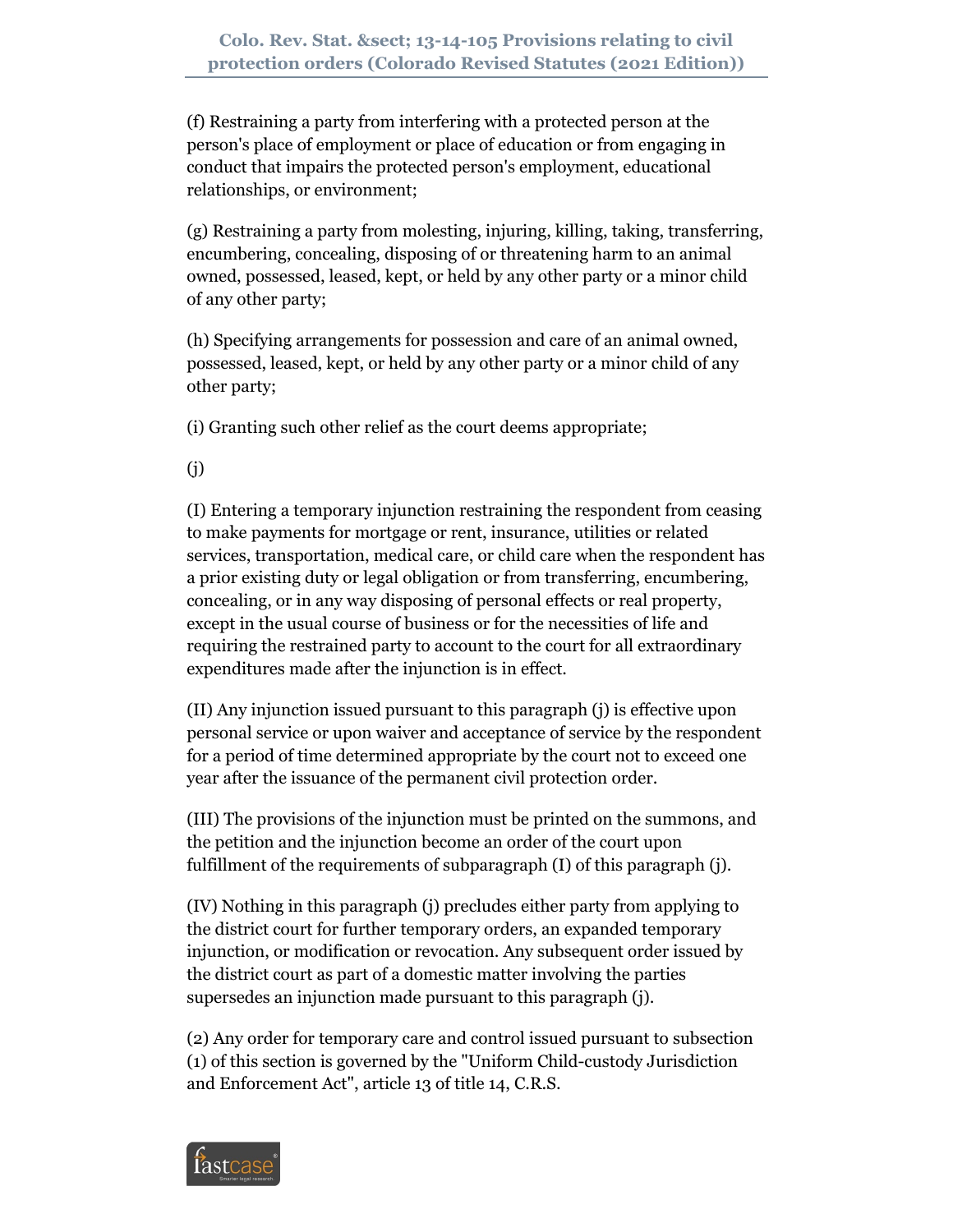(Added with relocated provisions by 2013 Ch. 218, §11, eff. 7/1/2013. L. 2013: Entire section added with relocations, (HB 13-1259), ch. 218, p. 1008, § 11, effective July 1.)

This section is similar to former §13-14-102(15) and (16) as they existed prior to 2013.

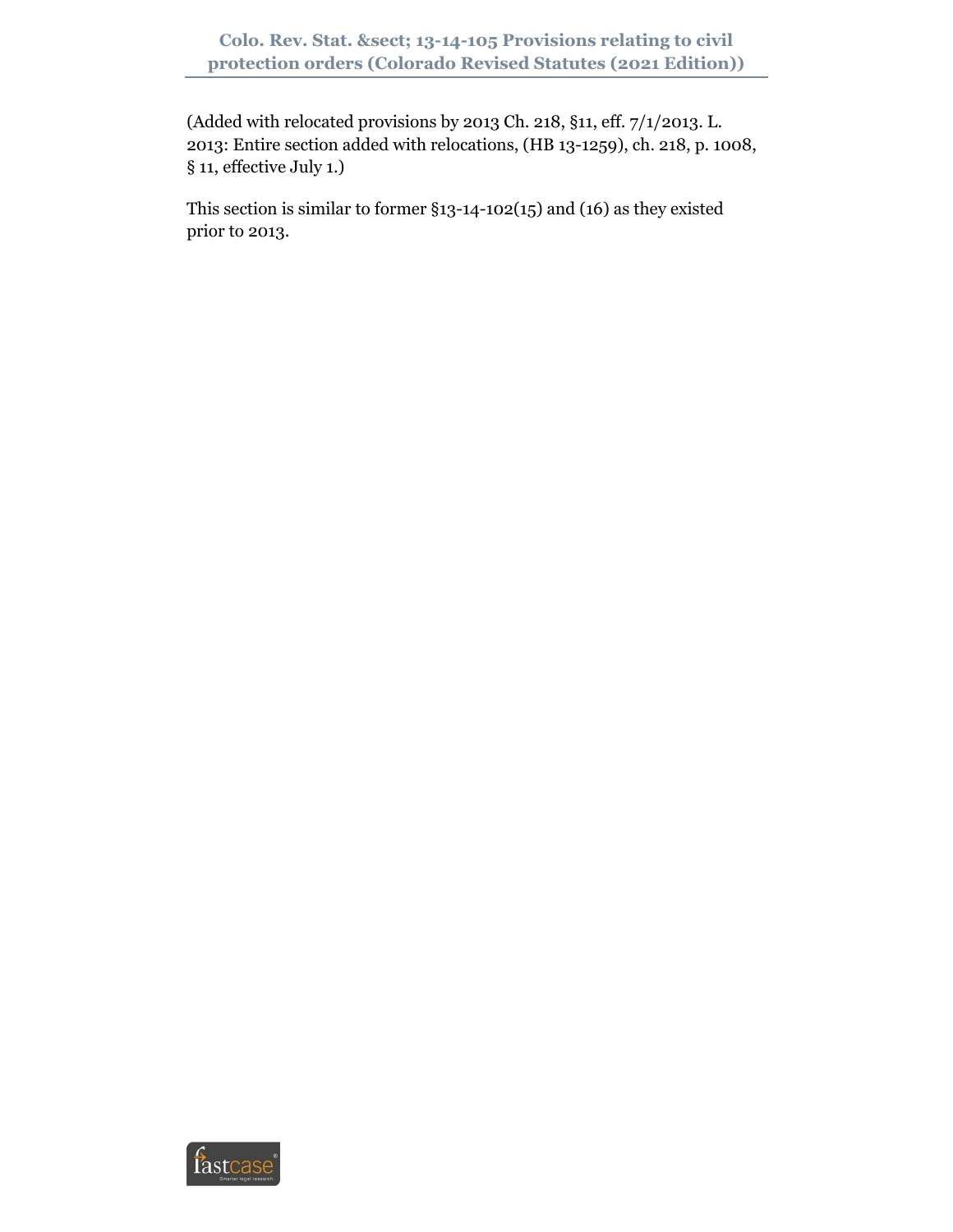### **§ 13-14-105.5. Civil protection orders - prohibition on possessing or purchasing a firearm**

(1) **Order requirements.** If the court subjects a respondent to a civil protection order and the court determines on the record after reviewing the petition for the protection order that the protection order includes an act of domestic violence, as defined in section 18-6-800.3 (1), and the act of domestic violence involved the threat of use, use of, or attempted use of physical force, the court, as part of such order:

(a) Shall order the respondent to:

(I) Refrain from possessing or purchasing any firearm or ammunition for the duration of the order; and

(II) Relinquish, for the duration of the order, any firearm or ammunition in the respondent's immediate possession or control or subject to the respondent's immediate possession or control; and

(b) May require that before the respondent is released from custody on bond, the respondent relinquish, for the duration of the order, any firearm or ammunition in the respondent's immediate possession or control or subject to the respondent's immediate possession or control; and

(c) Shall schedule a compliance hearing pursuant to subsection (5)(a) of this section and notify the respondent of the hearing date and that the respondent shall appear at the hearing in person unless the hearing is vacated pursuant to subsection  $(5)(a)$  of this section.

# (2) **Time period to relinquish.**

(a) Except as described in subsection (2)(b) of this section, upon issuance of an order pursuant to subsection (1) of this section, the respondent shall relinquish, in accordance with subsection (4) of this section, any firearm or ammunition:

(I) Not more than twenty-four hours, excluding legal holidays and weekends, after being served with the order in open court; or

(II) Not more than forty-eight hours, excluding legal holidays and weekends, after being served with the order outside of the court.

(b) Notwithstanding subsection (2)(a) of this section, a court may allow a respondent up to an additional twenty-four hours to relinquish a firearm if the respondent demonstrates to the satisfaction of the court that the

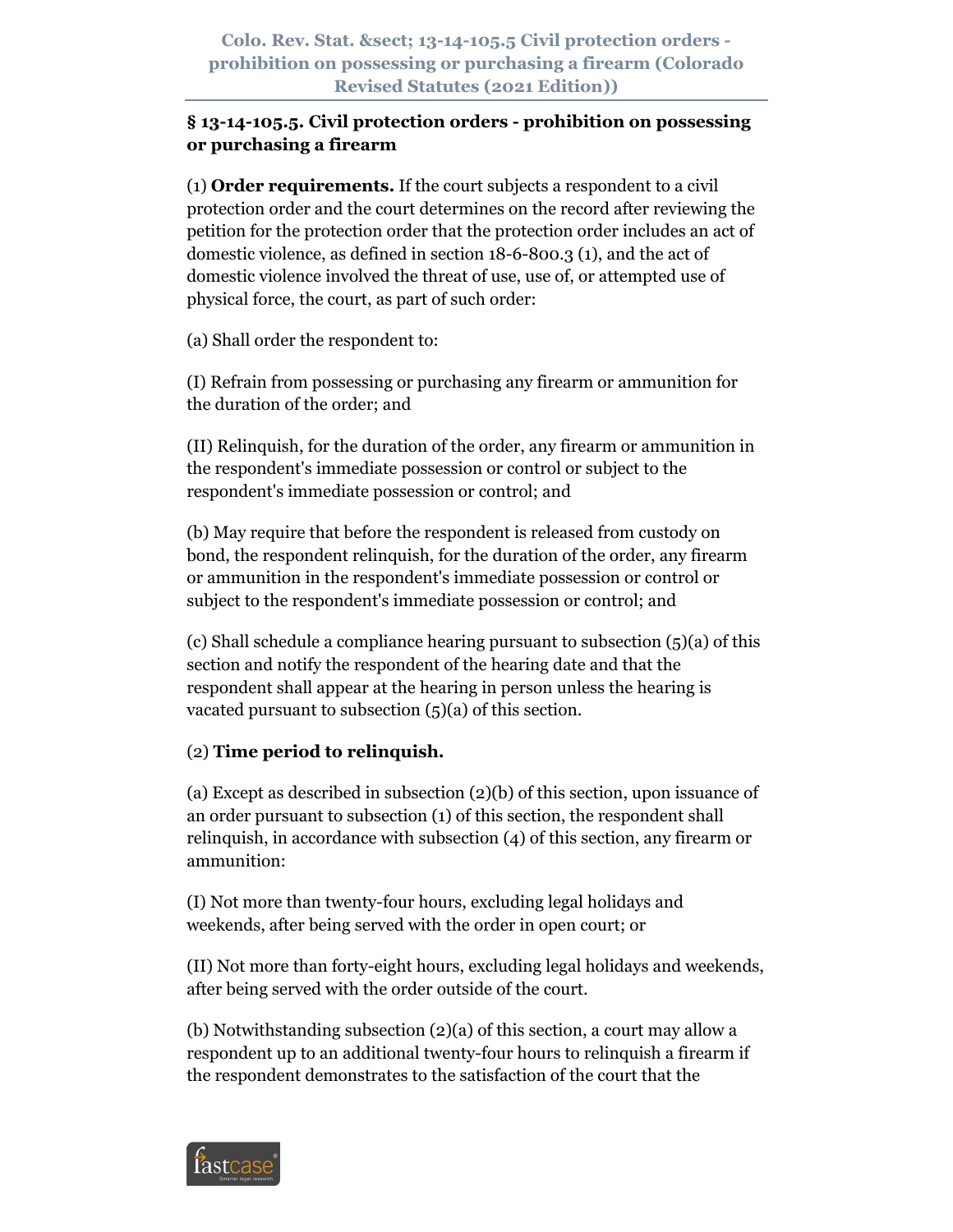respondent is unable to comply within the time frame set forth in subsection (2)(a) of this section.

(3) **Additional time to comply if respondent in custody.** If a respondent is unable to satisfy the provisions of this section because the respondent is incarcerated or otherwise held in the custody of a law enforcement agency, the court shall require the respondent to satisfy the provisions of this section not more than twenty-four hours, excluding legal holidays and weekends, after the respondent's release from incarceration or custody, or be held in contempt of court. Notwithstanding any provision of this subsection (3), the court may, in its discretion, require the respondent to relinquish any firearm or ammunition in the respondent's immediate possession or control or subject to the respondent's immediate possession or control before the end of the respondent's incarceration. In such a case, a respondent's failure to relinquish a firearm or ammunition as required constitutes contempt of court.

(4) **[Formerly 13-14-105.5 (2)(c)] Relinquishment options.** To satisfy the requirement in subsection (2) of this section, the respondent shall either:

(a) Sell or transfer possession of the firearm or ammunition to a federally licensed firearms dealer described in 18 U.S.C. sec. 923, as amended; except that this provision must not be interpreted to require any federally licensed firearms dealer to purchase or accept possession of any firearm or ammunition; or

(b) Arrange for the storage of the firearm or ammunition by a law enforcement agency or by a storage facility with which the sheriff has contracted for the storage of transferred firearms or ammunition, pursuant to subsection (7)(a) of this section; except that this provision must not be interpreted to require any law enforcement agency to provide storage of firearms or ammunition for any person; or

(c) Sell or otherwise transfer the firearm or ammunition to a private party who may legally possess the firearm or ammunition; except that a respondent who sells or transfers a firearm pursuant to this subsection (4)(c) shall satisfy all of the provisions of section 18-12-112 concerning private firearms transfers, including but not limited to the performance of a criminal background check of the transferee.

# (5) **Compliance hearing and affidavit.**

(a) The court shall conduct a compliance hearing not less than eight but not more than twelve business days after the order is issued to ensure the

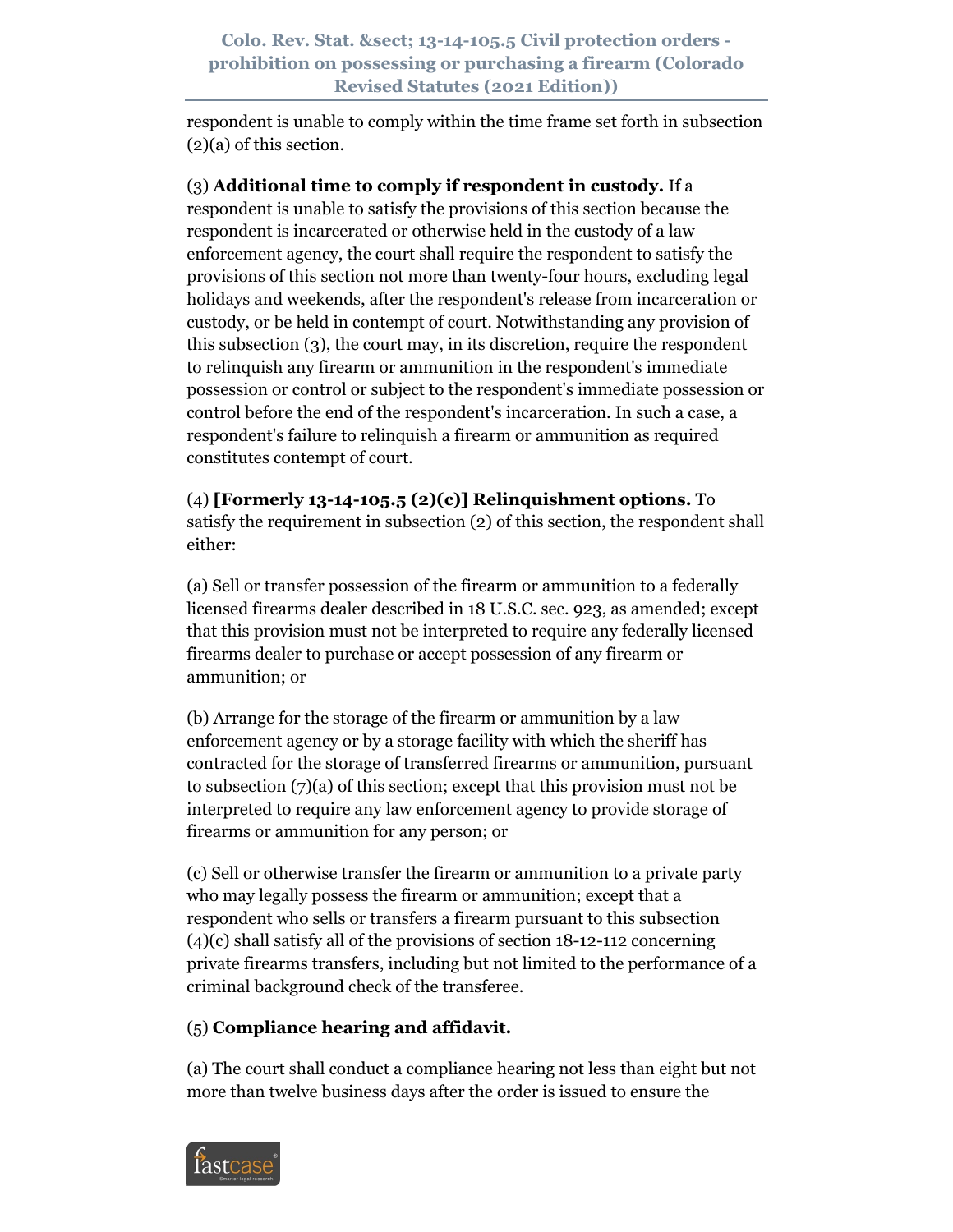respondent has complied with subsection (5)(b) of this section. The court may vacate the hearing if the court determines the respondent has completed the affidavit described in subsection (5)(b) of this section. Failure to appear at a hearing described in this subsection (5)(a) constitutes contempt of court.

(b) The respondent shall complete an affidavit, which must be filed in the court record within seven business days after the order is issued, stating the number of firearms in the respondent's immediate possession or control or subject to the respondent's immediate possession or control, the make and model of each firearm, any reason the respondent is still in immediate possession or control of such firearm, and the location of each firearm. If the respondent does not possess a firearm at the time the order is issued pursuant to subsection (1) of this section, the respondent shall indicate such nonpossession in the affidavit.

(c) If the respondent possessed a firearm at the time of the qualifying incident giving rise to the duty to relinquish the firearm pursuant to this section but transferred or sold the firearm to a private party prior to the court's issuance of the order, the respondent shall disclose the sale or transfer of the firearm to the private party in the affidavit described in subsection (5)(b) of this section. The respondent, within seven business days after the order is issued, shall acquire a written receipt and signed declaration that complies with subsection (8)(a)(I) of this section, and the respondent shall file the signed declaration at the same time the respondent files the affidavit pursuant to subsection  $(5)(b)$  of this section.

(d) The state court administrator shall develop the affidavit described in subsection (5)(b) of this section and all other forms necessary to implement this section no later than January 1, 2022. State courts may use the forms developed by the state court administrator pursuant to this subsection (5)(d) or another form of the court's choosing, so long as the forms comply with the requirements of this subsection (5).

(e) Upon the sworn statement or testimony of the petitioner or of any law enforcement officer alleging there is probable cause to believe the respondent has failed to comply with the provisions of this section, the court shall determine whether probable cause exists to believe that the respondent has failed to relinquish all firearms or a concealed carry permit in the respondent's custody, control, or possession. If probable cause exists, the court shall issue a search warrant that states with particularity the places to be searched and the items to be taken into custody.

(6) **Relinquishment to a federally licensed firearms dealer.** A federally licensed firearms dealer who takes possession of a firearm or

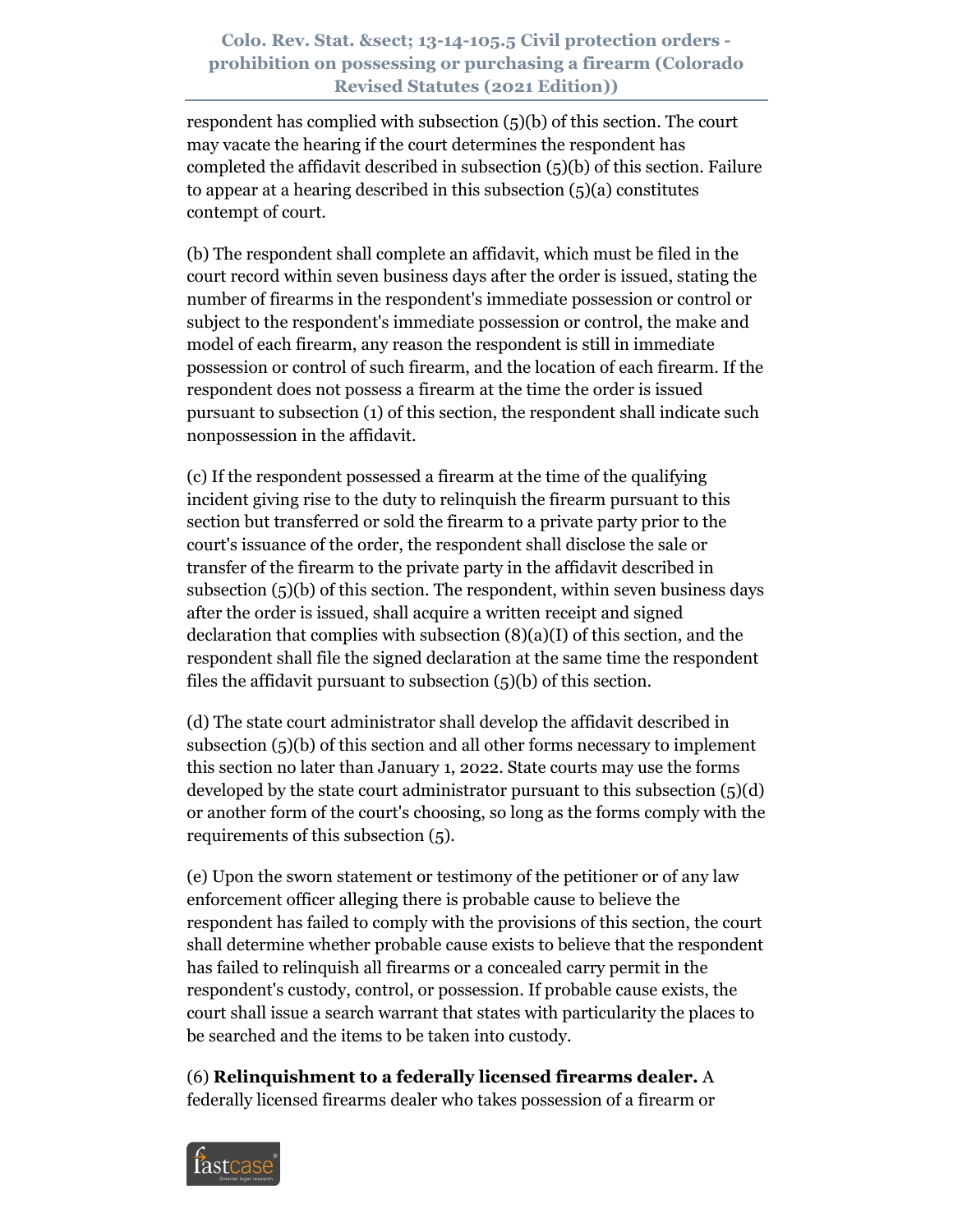ammunition pursuant to this section shall issue a written receipt and signed declaration to the respondent at the time of relinquishment. The declaration must memorialize the sale or transfer of the firearm. The federally licensed firearms dealer shall not return the firearm or ammunition to the respondent unless the dealer:

(a) Contacts the Colorado bureau of investigation, referred to in this section as "the bureau", to request that a criminal background check of the respondent be performed; and

(b) Obtains approval of the transfer from the bureau after the performance of the criminal background check.

## (7) **Storage by a law enforcement agency or storage facility.**

(a) A local law enforcement agency may elect to store firearms or ammunition for A respondent pursuant to this section. The law enforcement agency may enter into an agreement with any other law enforcement agency or storage facility for the storage of transferred firearms or ammunition. If a law enforcement agency elects to store firearms or ammunition for a respondent:

(I) The law enforcement agency may charge a fee for the storage, the amount of which must not exceed the direct and indirect costs incurred by the law enforcement agency in providing the storage;

(II) The law enforcement agency shall establish policies for disposal of abandoned or stolen firearms or ammunition; and

(III) The law enforcement agency shall issue a written receipt and signed declaration to the respondent at the time of relinquishment. The declaration must memorialize the transfer of the firearm.

(b) If a local law enforcement agency elects to store firearms or ammunition for a respondent pursuant to this subsection (7), the law enforcement agency shall not return the firearm or ammunition to the respondent unless the law enforcement agency:

(I) Contacts the bureau to request that a criminal background check of the respondent be performed; and

(II) Obtains approval of the transfer from the bureau after the performance of the criminal background check.

(c)

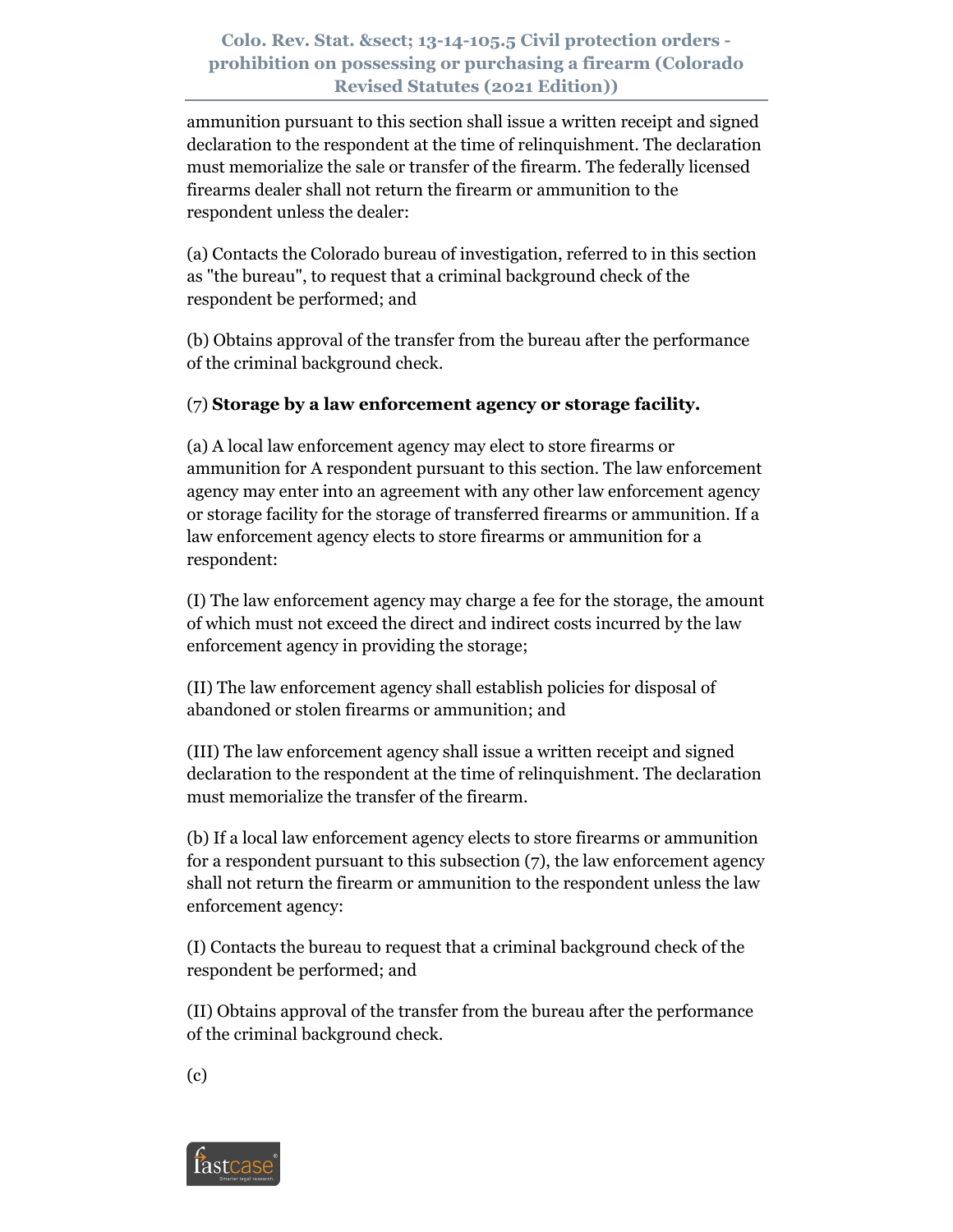(I) A law enforcement agency that elects to store a firearm or ammunition for a respondent pursuant to this section may elect to cease storing the firearm or ammunition. A law enforcement agency that elects to cease storing a firearm or ammunition for a respondent shall notify the respondent of the decision and request that the respondent immediately make arrangements for the transfer of the possession of the firearm or ammunition to the respondent or, if the respondent is prohibited from possessing a firearm, to another person who is legally permitted to possess a firearm.

(II) If a law enforcement agency elects to cease storing a firearm or ammunition for a respondent and notifies the respondent as described in subsection  $(7)(c)(I)$  of this section, the law enforcement agency may dispose of the firearm or ammunition if the respondent fails to make arrangements for the transfer of the firearm or ammunition and complete the transfer within ninety days after receiving the notification.

(d) A law enforcement agency that elects to store a firearm or ammunition shall obtain a search warrant to examine or test the firearm or ammunition or facilitate a criminal investigation if a law enforcement agency has probable cause to believe the firearm or ammunition has been used in the commission of a crime, is stolen, or is contraband. This subsection (7)(d) does not preclude a law enforcement agency from conducting a routine inspection of the firearm or ammunition prior to accepting the firearm for storage.

### (8) **Relinquishment to a private party.**

(a) If a respondent sells or otherwise transfers a firearm or ammunition to a private party who may legally possess the firearm or ammunition, as described in subsection (4)(c) of this section, the respondent shall acquire:

(I) From the federally licensed firearms dealer, a written receipt and signed declaration memorializing the transfer, which receipt must be dated and signed by the respondent, the transferee, and the federally licensed firearms dealer; and

(II) From the federally licensed firearms dealer who requests from the bureau a criminal background check of the transferee, as described in section 18-12-112, a written statement of the results of the criminal background check.

(b) The respondent shall not transfer the firearm to a private party living in the same residence as the defendant at the time of the transfer.

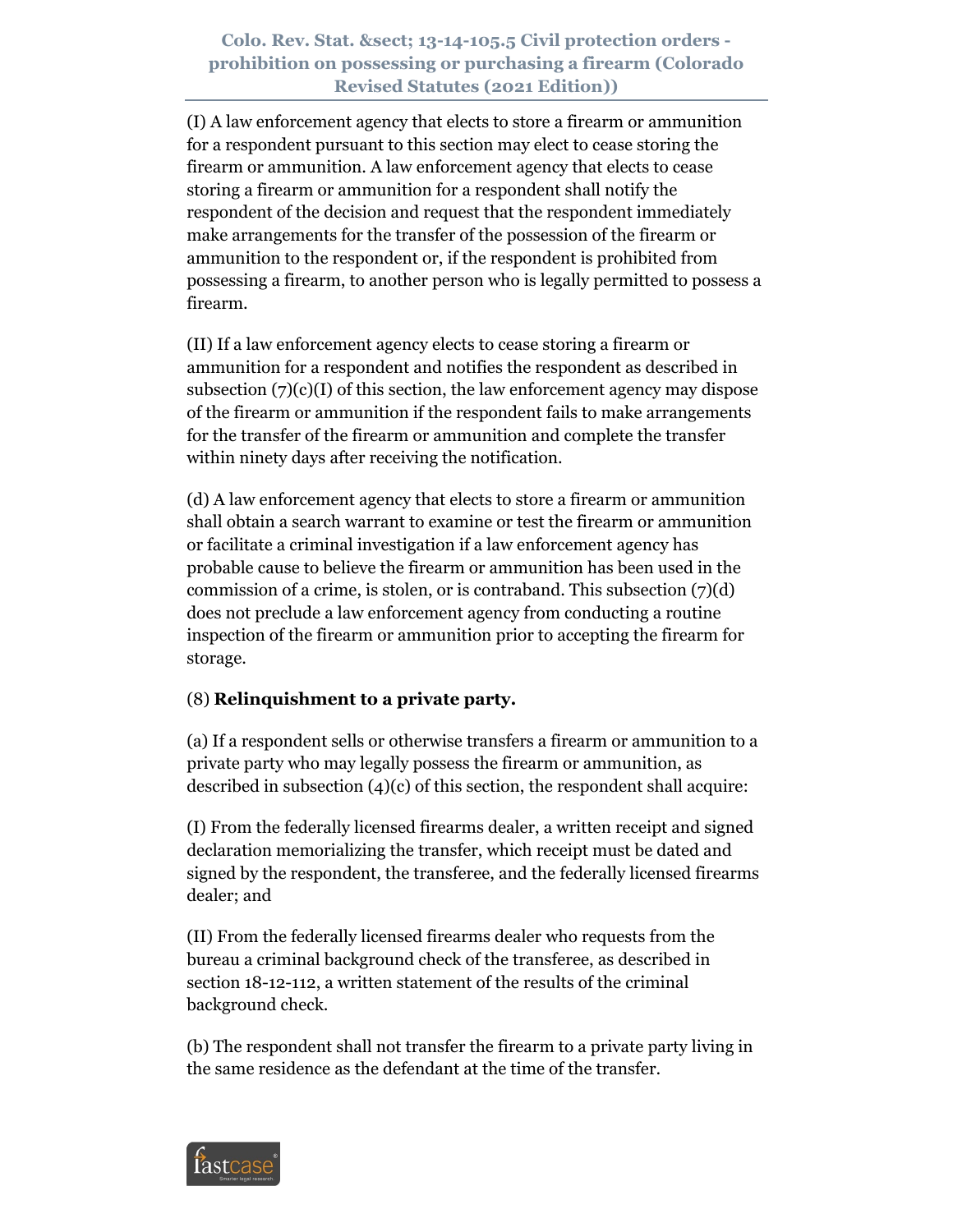(c) Notwithstanding section 18-12-112, if a private party elects to store a firearm for a respondent pursuant to this section, the private party shall not return the firearm to the respondent unless the private party acquires from the federally licensed firearms dealer who requests from the bureau a background check of the respondent, a written statement of the results of the background check authorizing the return of the firearm to the respondent.

# (9) **Requirement to file signed declaration.**

(a) The respondent shall file a copy of the signed declaration issued pursuant to subsection  $(6)$ ,  $(7)(a)(III)$ , or  $(8)(a)(I)$  of this section, and, if applicable, the written statement of the results of a criminal background check performed on the respondent, as described in subsection (8)(a)(II) of this section, with the court as proof of the relinquishment at the same time the respondent files the signed affidavit pursuant to subsection (5)(b) of this section. The signed declaration and written statement filed pursuant to this subsection (9) are only available for inspection by the court and the parties to the proceeding. If a respondent fails to timely transfer or sell a firearm or file the signed declaration or written statement as described in this subsection (9):

(I) The failure constitutes a violation of the protection order pursuant to section 18-6-803.5(1)(c); and

(II) The court shall issue a warrant for the respondent's arrest.

(b) In any subsequent prosecution for a violation of a protection order described in this subsection (9), the court shall take judicial notice of the respondent's failure to transfer or sell a firearm, or file the signed declaration or written statement, which constitutes prima facie evidence of a violation of the protection order pursuant to section 18-6-803.5(1)(c), and testimony of the clerk of the court or the clerk of the court's deputy is not required.

(10) Nothing in this section limits a respondent's right to petition the court for dismissal of a protection order.

(11) A respondent subject to a civil protection order issued pursuant to section 13-14-104.5(1)(a) who possesses or attempts to purchase or receive a firearm or ammunition while the protection order is in effect violates the order pursuant to section  $18-6-803.5(1)(c)$ .

 $(12)$ 

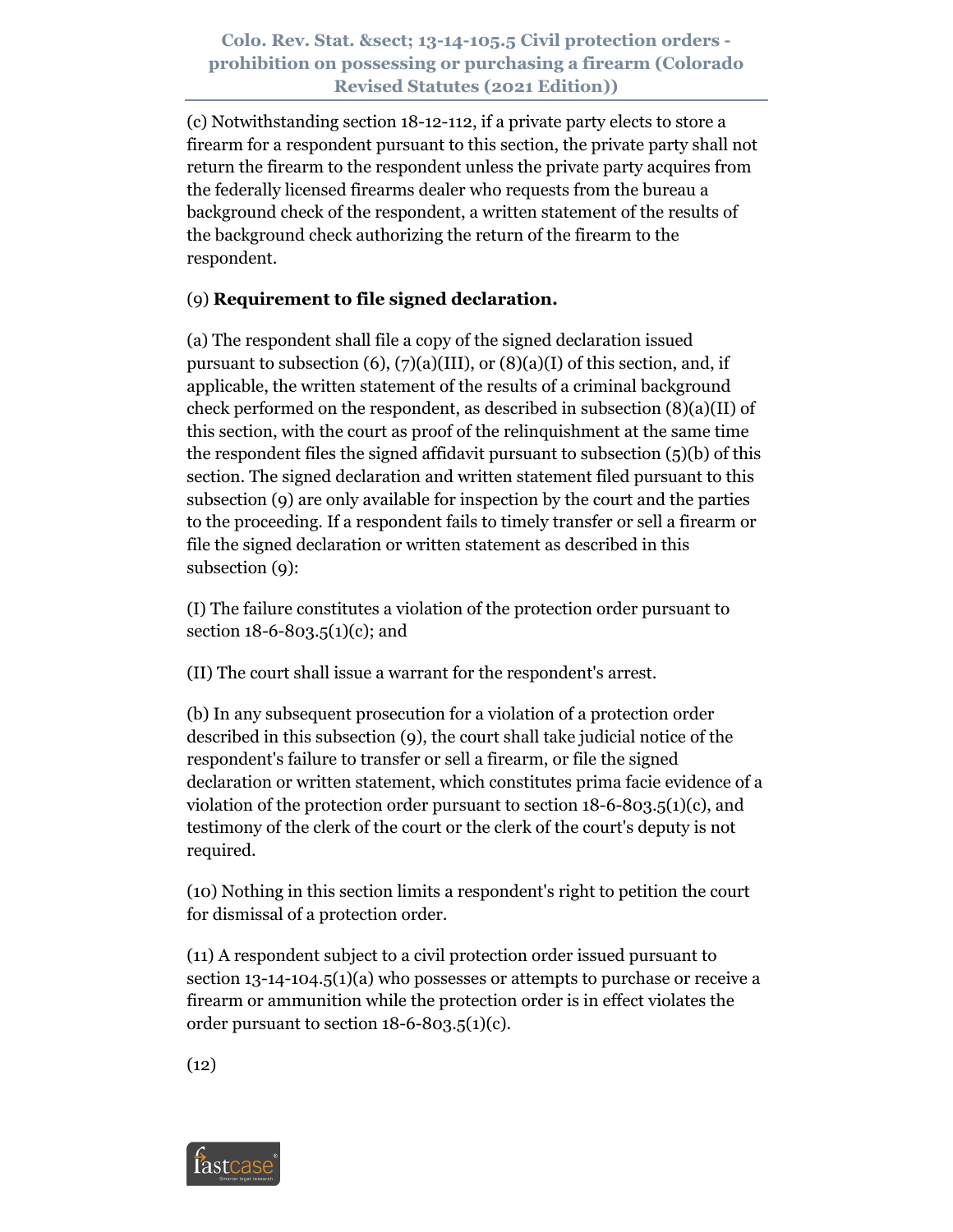(a) A law enforcement agency that elects in good faith to not store a firearm or ammunition for a respondent pursuant to subsection  $(7)(a)$  of this section is not criminally or civilly liable for such inaction.

(b) A law enforcement agency that returns possession of a firearm or ammunition to a respondent in good faith as permitted by subsection (7) of this section is not criminally or civilly liable for such action.

(13) **Immunity.**A federally licensed firearms dealer, law enforcement agency, storage facility, or private party that elects to store a firearm pursuant to this section is not civilly liable for any resulting damages to the firearm, as long as such damage did not result from the willful and wrongful act or gross negligence of the federally licensed firearms dealer, law enforcement agency, storage facility, or private party.

(Amended by 2021 Ch. 293, §1, eff. 6/22/2021. Added by 2013 Ch. 366, §6, eff. 7/1/2013. L. 2013: Entire section added, (SB 13-197), ch. 366, p. 2140, § 6, effective July 1.)

For the legislative declaration in the 2013 act adding this section, see section 1 of chapter 366, Session Laws of Colorado 2013.

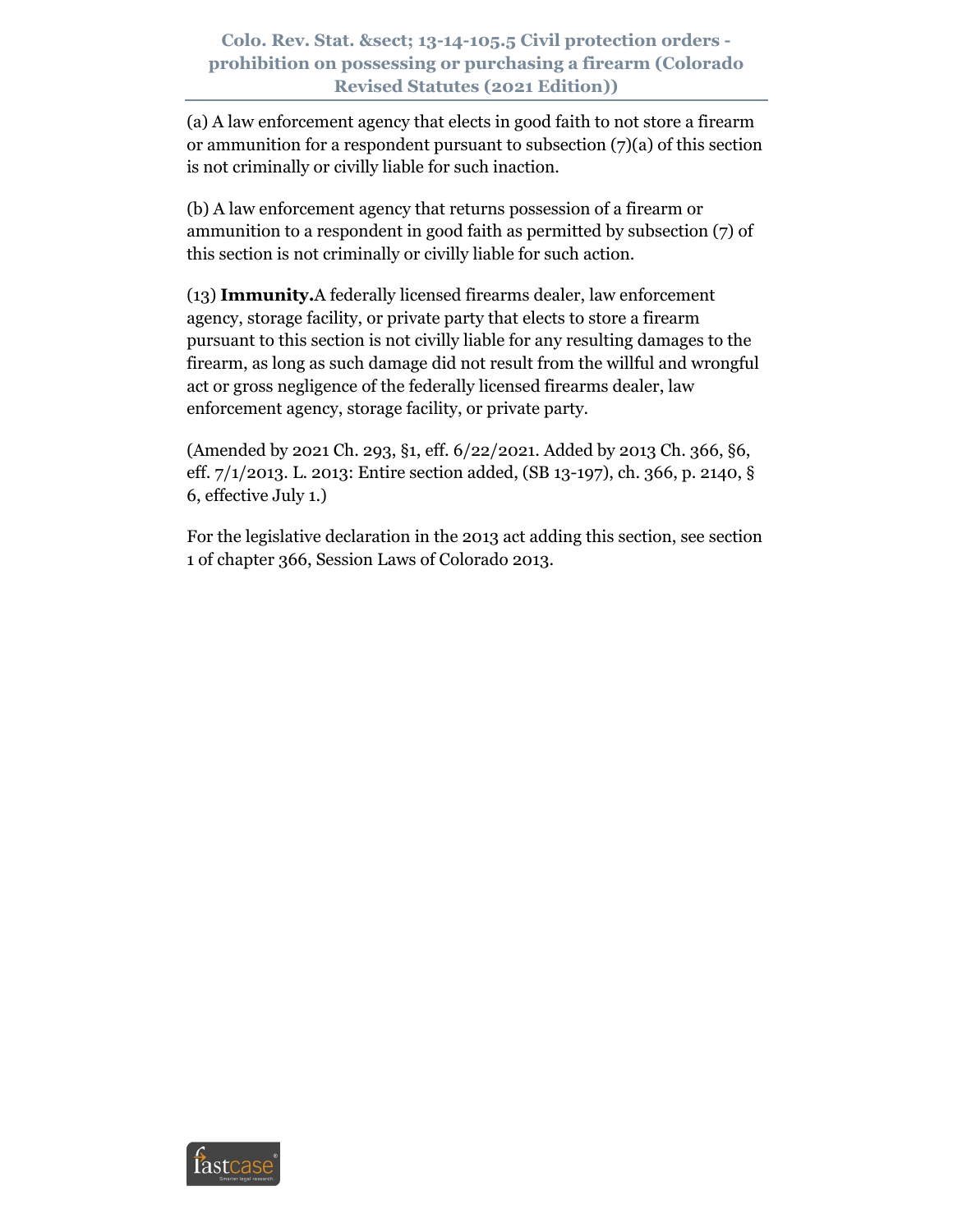#### **§ 13-14-106. Procedure for permanent civil protection orders**

(1)

(a) On the return date of the citation, or on the day to which the hearing has been continued, the judge or magistrate shall examine the record and the evidence. If upon such examination the judge or magistrate finds by a preponderance of the evidence that the respondent has committed acts constituting grounds for issuance of a civil protection order and that unless restrained will continue to commit such acts or acts designed to intimidate or retaliate against the protected person, the judge or magistrate shall order the temporary civil protection order to be made permanent or enter a permanent civil protection order with provisions different from the temporary civil protection order. A finding of imminent danger to the protected person is not a necessary prerequisite to the issuance of a permanent civil protection order. The court shall not deny a petitioner the relief requested because a protection order has been issued pursuant to section 18-1-1001 or 18-1-1001.5. The judge or magistrate shall inform the respondent that a violation of the civil protection order constitutes a criminal offense pursuant to section 18-6-803.5 or constitutes contempt of court and subjects the respondent to such punishment as may be provided by law. If the respondent fails to appear before the court for the show cause hearing at the time and on the date identified in the citation issued by the court and the court finds that the respondent was properly served with the temporary protection order and such citation, it is not necessary to re-serve the respondent to make the protection order permanent. However, if the court modifies the protection order on the motion of the protected party, the modified protection order must be served upon the respondent.

(b) Notwithstanding the provisions of paragraph (a) of this subsection (1), the judge or magistrate, after examining the record and the evidence, for good cause shown, may continue the temporary protection order and the show cause hearing to a date certain not to exceed one year after the date of the hearing if he or she determines such continuance would be in the best interests of the parties and if both parties are present at the hearing and agree to the continuance. In addition, each party may request one continuance for a period not to exceed fourteen days, which the judge or magistrate, after examining the record and the evidence, may grant upon a finding of good cause. The judge or magistrate shall inform the respondent that a violation of the temporary civil protection order constitutes a criminal offense pursuant to section 18-6-803.5, C.R.S., or constitutes contempt of court and subjects the respondent to such punishment as may be provided by law.

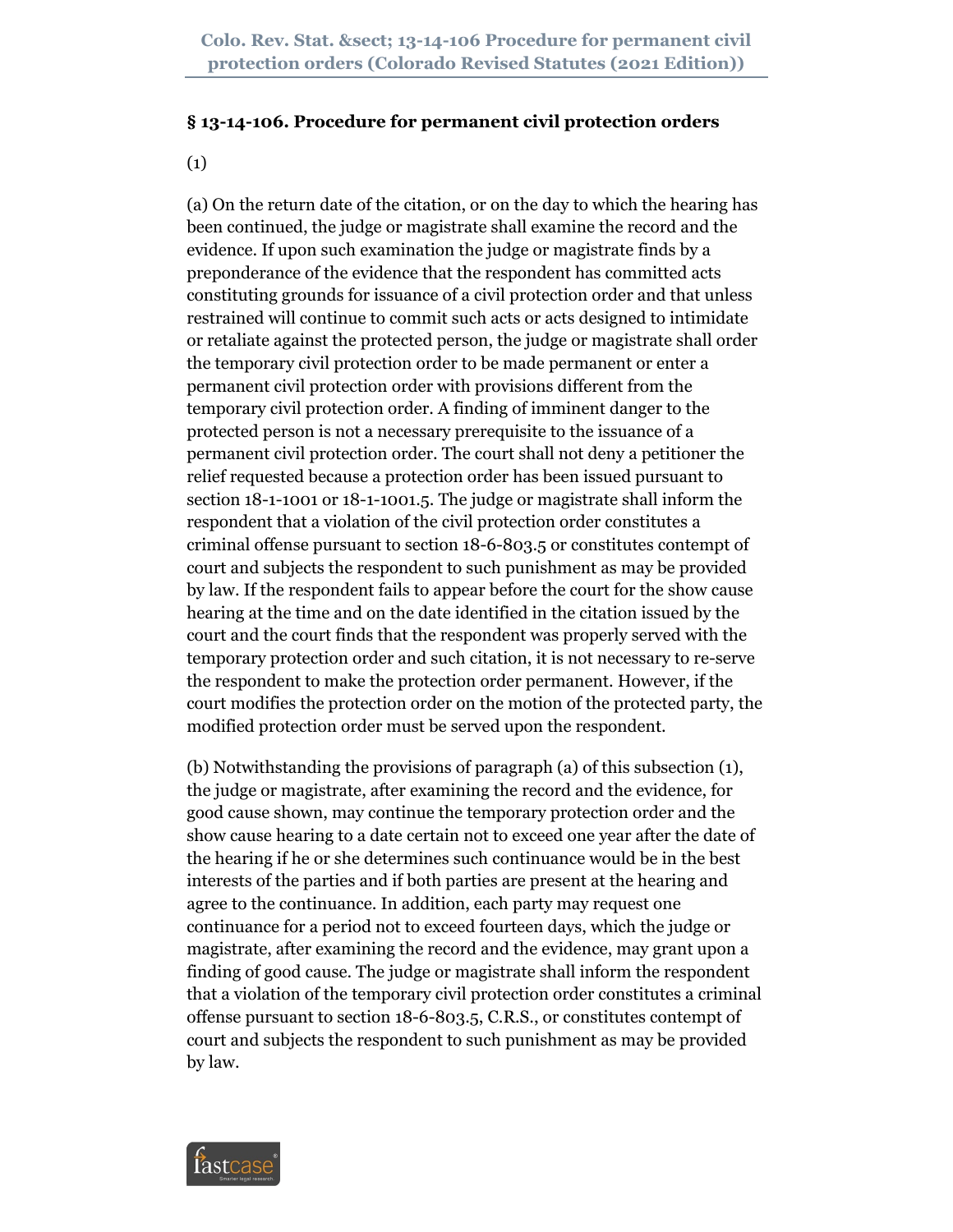(c) Notwithstanding the provisions of paragraph (b) of this subsection (1), for a protection order filed in a proceeding commenced under the "Uniform Dissolution of Marriage Act", article 10 of title 14, C.R.S., the court may, on the motion of either party if both parties agree to the continuance, continue the temporary protection order until the time of the final decree or final disposition of the action.

(2) The court shall electronically transfer into the central registry of protection orders established pursuant to section 18-6-803.7, C.R.S., a copy of any order issued pursuant to this section and shall deliver a copy of such order to the protected party.

(3) A court shall not grant a mutual protection order to prevent domestic abuse for the protection of opposing parties unless each party has met his or her burden of proof as described in section 13-14-104.5(7) and the court makes separate and sufficient findings of fact to support the issuance of the mutual protection order to prevent domestic abuse for the protection of opposing parties. A party may not waive the requirements set forth in this subsection (3).

(L. 2013: Entire section added with relocations, (HB 13-1259), ch. 218, p. 1010, § 12, effective July 1. L. 2018: (1)(a) amended, (SB 18-060), ch. 50, p. 490, § 4, effective November 1.)

This section is similar to former  $\S$ 13-14-102(9), (10), and (18) as they existed prior to 2013.

# **ANNOTATION**

**The affirmative defense of consent of the victim is not available to a defendant who is charged pursuant to §18-6-803.5(1)(a) with violating a protection order.** A civil protection order is an order of the court and not an order issued by the protected person, and the protected person's consent cannot, as a matter of law, constitute a restrained party's defense to the crime for violation of a protection order. Hotsenpiller v. Morris, 2017 COA 95, P.3d ...

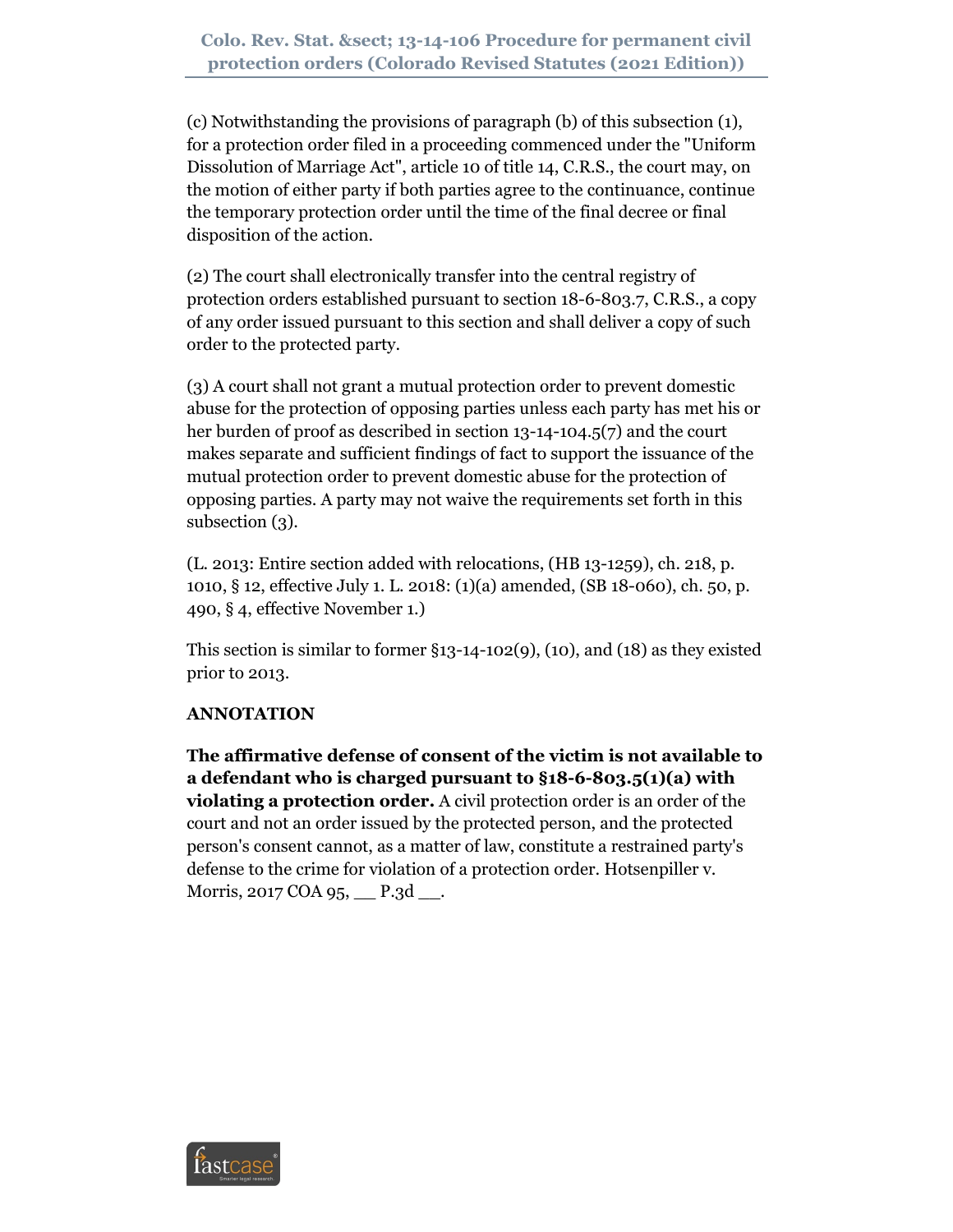# **§ 13-14-107. Enforcement of protection order - duties of peace officer**

(1) A person failing to comply with any order of the court issued pursuant to this article is in contempt of court or may be prosecuted for violation of a civil protection order pursuant to section 18-6-803.5, C.R.S.

(2) The duties of peace officers enforcing a civil protection order shall be in accordance with section 18-6-803.5, C.R.S., and any rules adopted by the Colorado supreme court pursuant to that section.

(3) If a respondent has not been personally served with a protection order, a peace officer responding to a call for assistance shall serve a copy of the protection order on the respondent named in the protection order, shall write the time, date, and manner of service on the protected person's copy of the order, and shall sign the statement.

(Added with relocated provisions by 2013 Ch. 218, §13, eff. 7/1/2013. L. 2013: Entire section added with relocations, (HB 13-1259), ch. 218, p. 1011, § 13, effective July 1.)

This section is similar to former  $\S$ 13-14-102(11), (12), and (13) as they existed prior to 2013.

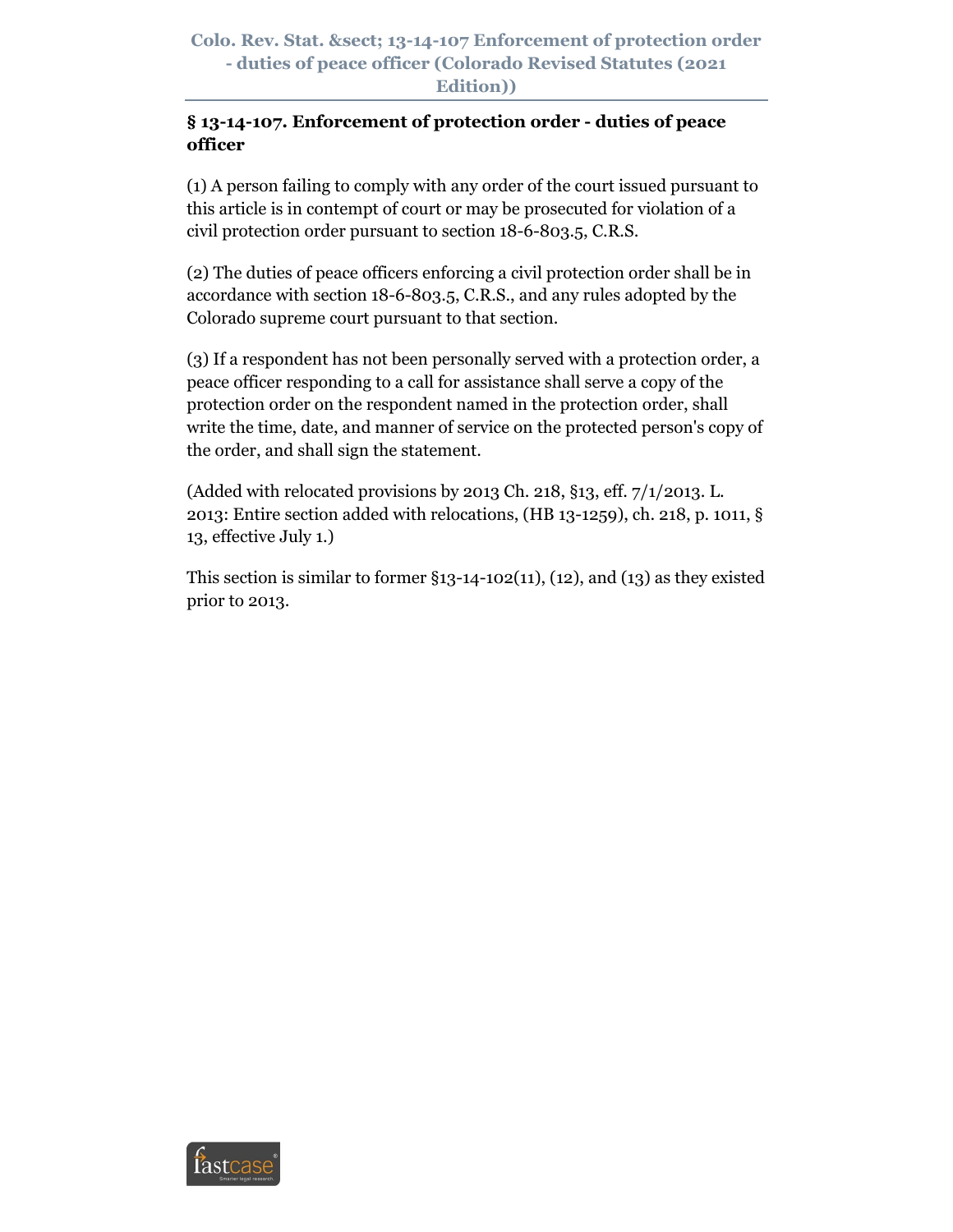# **§ 13-14-108. Modification and termination of civil protection orders**

(1) Any order granted pursuant to section  $13-14-105(1)(c)$  or  $(1)(e)$  must terminate whenever a subsequent order regarding the same subject matter is granted pursuant to the "Uniform Dissolution of Marriage Act", article 10 of title 14, C.R.S., the "Uniform Child-custody Jurisdiction and Enforcement Act", article 13 of title 14, C.R.S., or the "Colorado Children's Code", title 19, C.R.S.

(2)

(a) Nothing in this article precludes the protected party from applying to the court at any time for modification, including but not limited to a modification of the duration of a protection order or dismissal of a temporary or permanent protection order issued pursuant to this section.

(b) The restrained party may apply to the court for modification, including but not limited to a modification of the duration of the protection order or dismissal of a permanent protection order pursuant to this section. However, if a permanent protection order has been issued or if a motion for modification or dismissal of a permanent protection order has been filed by the restrained party, whether or not it was granted, no motion to modify or dismiss may be filed by the restrained party within two years after issuance of the permanent order or after disposition of the prior motion.

(3)

(a)

(I) Notwithstanding any provision of subsection (2) of this section to the contrary, after issuance of the permanent protection order, if the restrained party has been convicted of or pled guilty to any misdemeanor or any felony against the protected person, other than the original offense, if any, that formed the basis for the issuance of the protection order, then the protection order remains permanent and must not be modified or dismissed by the court.

(II) Notwithstanding the prohibition in subparagraph (I) of this paragraph (a), a protection order may be modified or dismissed on the motion of the protected person, or the person's attorney, parent or legal guardian if a minor, or conservator or legal guardian if one has been appointed; except that this paragraph (a) does not apply if the parent, legal guardian, or conservator is the restrained person.

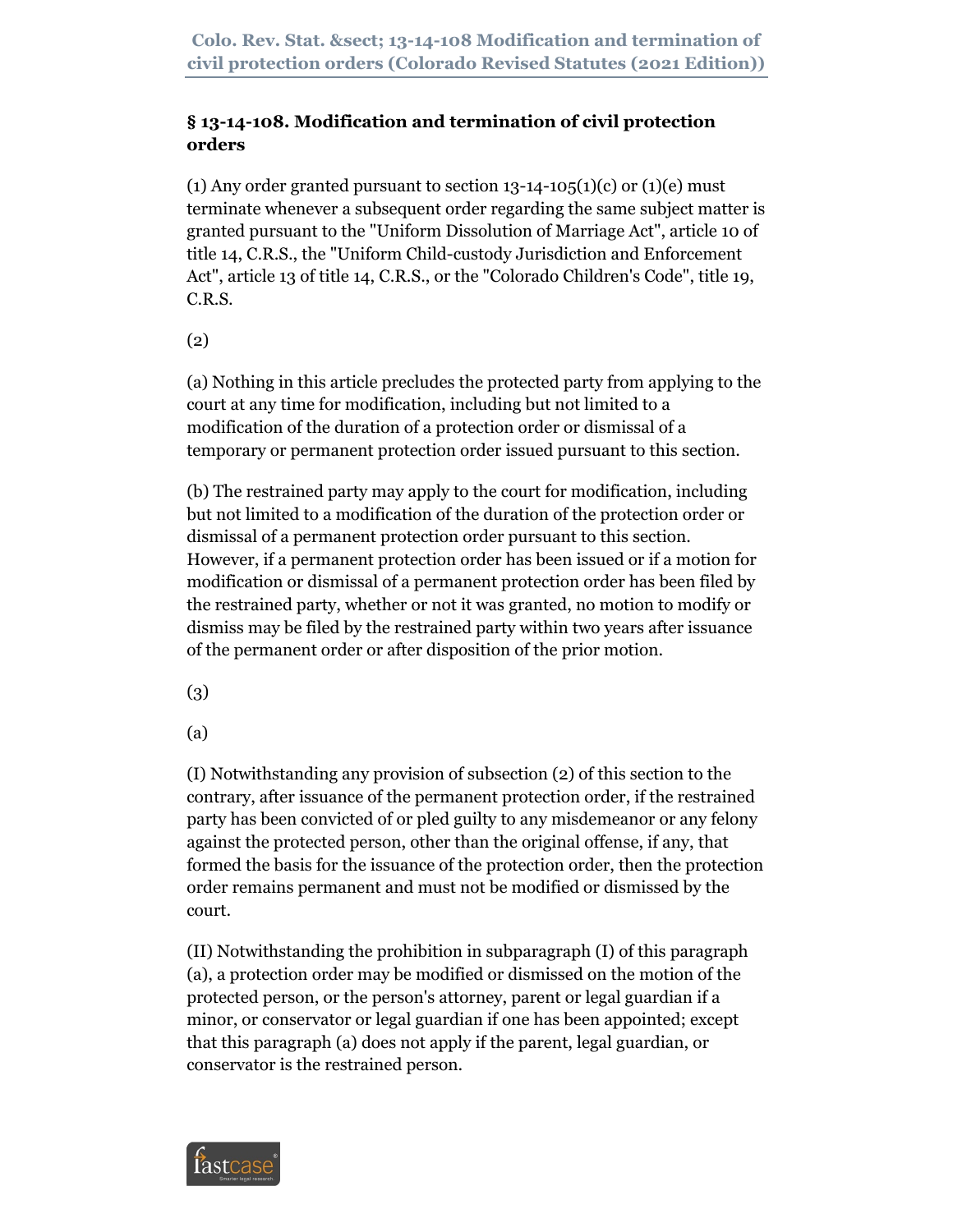**Colo. Rev. Stat. § 13-14-108 Modification and termination of civil protection orders (Colorado Revised Statutes (2021 Edition))**

(b) A court shall not consider a motion to modify a protection order filed by a restrained party pursuant to paragraph (a) of this subsection (3) unless the court receives the results of a fingerprint-based criminal history record check of the restrained party that is conducted within ninety days prior to the filing of the motion. The fingerprint-based criminal history record check must include a review of the state and federal criminal history records maintained by the Colorado bureau of investigation and federal bureau of investigation. The restrained party shall be responsible for supplying fingerprints to the Colorado bureau of investigation and to the federal bureau of investigation and paying the costs of the record checks. The restrained party may be required by the court to provide certified copies of any criminal dispositions that are not reflected in the state or federal records and any other dispositions that are unknown.

(4) Except as otherwise provided in this article, the issuing court retains jurisdiction to enforce, modify, or dismiss a temporary or permanent protection order.

(5) The court shall hear any motion filed pursuant to subsection (2) of this section. The party moving for a modification or dismissal of a temporary or permanent protection order pursuant to subsection (2) of this section shall affect personal service on the other party with a copy of the motion and notice of the hearing on the motion, as provided by rule 4 (e) of the Colorado rules of civil procedure. The moving party shall bear the burden of proof to show, by a preponderance of the evidence, that the modification is appropriate or that a dismissal is appropriate because the protection order is no longer necessary. If the protected party has requested that his or her address be kept confidential, the court shall not disclose such information to the restrained party or any other person, except as otherwise authorized by law.

(6) In considering whether to modify or dismiss a protection order issued pursuant to this section, the court shall consider all relevant factors, including but not limited to:

(a) Whether the restrained party has complied with the terms of the protection order;

(b) Whether the restrained party has met the conditions associated with the protection order, if any;

(c) Whether the restrained party has been ordered to participate in and has completed a domestic violence offender treatment program provided by an entity approved pursuant to section 16-11.8-103, C.R.S., or has been ordered to participate in and has either successfully completed a sex offender

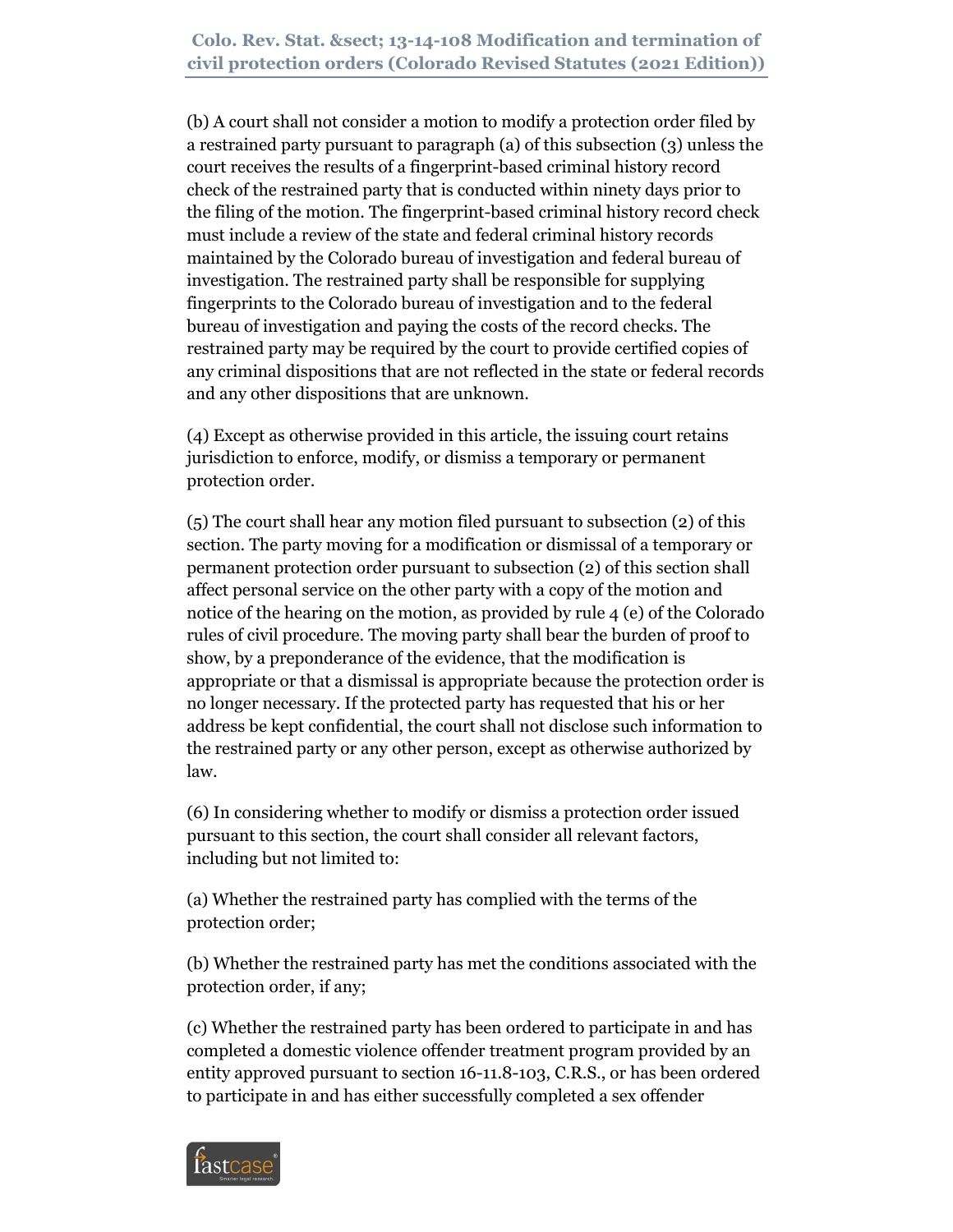treatment program provided by an entity approved pursuant to section 16- 11.7-103, C.R.S., or has made significant progress in a sex offender treatment program as reported by the sex offender treatment provider;

(d) Whether the restrained party has voluntarily participated in any domestic violence offender treatment program provided by an entity approved pursuant to section 16-11.8-103, C.R.S., or any sex offender treatment program provided by an entity approved pursuant to section 16- 11.7-103, C.R.S.;

(e) The time that has lapsed since the protection order was issued;

(f) When the last incident of abuse or threat of harm occurred or other relevant information concerning the safety and protection of the protected person;

(g) Whether, since the issuance of the protection order, the restrained person has been convicted of or pled guilty to any misdemeanor or any felony against the protected person, other than the original offense, if any, that formed the basis for the issuance of the protection order;

(h) Whether any other restraining orders, protective orders, or protection orders have been subsequently issued against the restrained person pursuant to this section or any other law of this state or any other state;

(i) The circumstances of the parties, including the relative proximity of the parties' residences and schools or work places and whether the parties have minor children together; and

(j) Whether the continued safety of the protected person depends upon the protection order remaining in place because the order has been successful in preventing further harm to the protected person.

(Added with relocated provisions by 2013 Ch. 218, §14, eff. 7/1/2013. L. 2013: Entire section added with relocations, (HB 13-1259), ch. 218, p. 1011, § 14, effective July 1.)

This section is similar to former  $\S$ 13-14-102(17) and (17.5) as they existed prior to 2013.

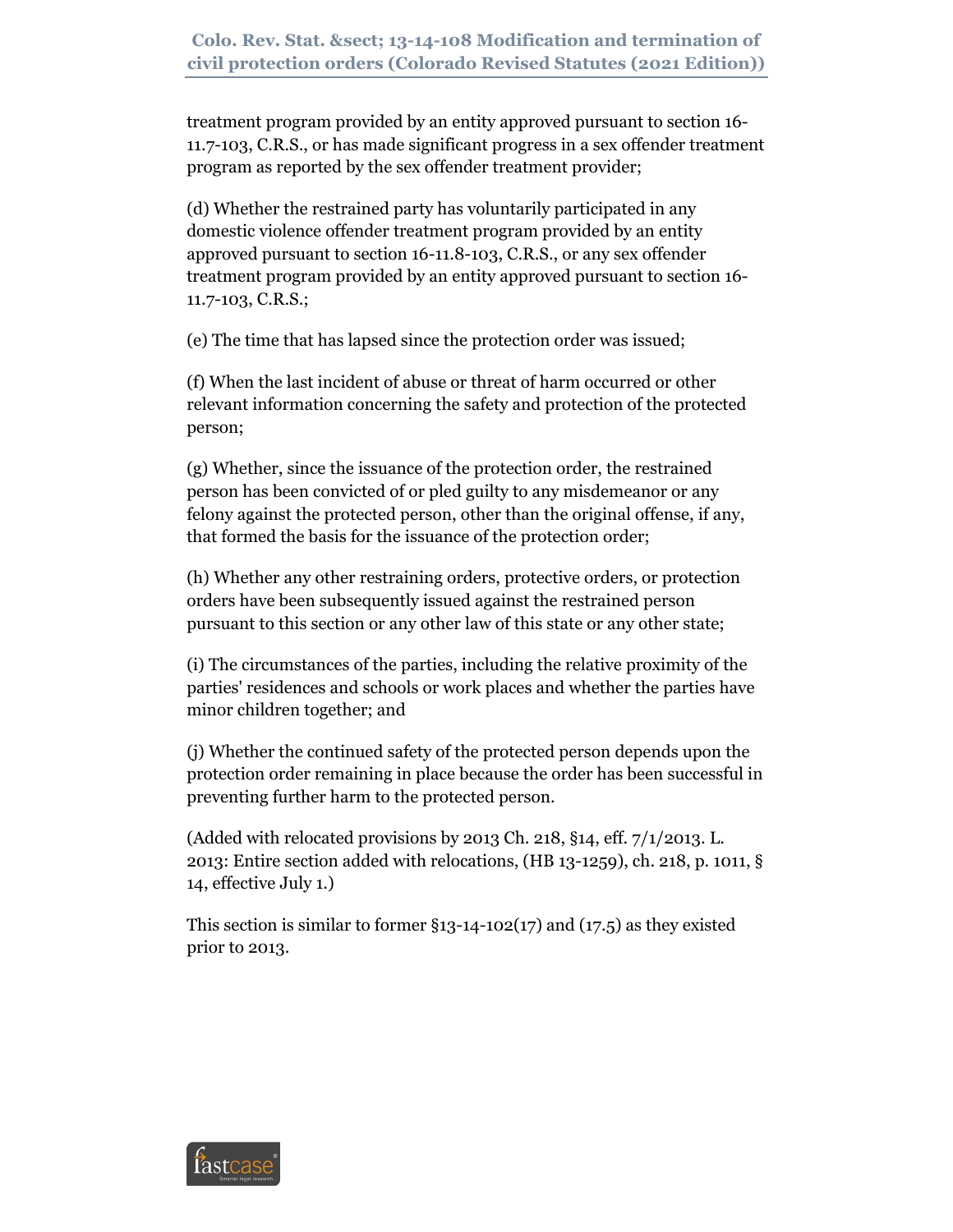### **§ 13-14-109. Fees and costs**

(1) The court may assess a filing fee against a petitioner seeking relief under this article; except that the court may not assess a filing fee against a petitioner if the court determines the petitioner is seeking the protection order as a victim of domestic abuse, domestic violence as defined in section 18-6-800.3(1), C.R.S., stalking, or sexual assault or abuse. The court shall provide the necessary number of certified copies at no cost to petitioners.

(2) A state or public agency may not assess fees for service of process against a petitioner seeking relief under this article as a victim of conduct consistent with the following: Domestic abuse, domestic violence as defined in section 18-6-800.3(1), C.R.S., stalking, or sexual assault or abuse.

(3) At the permanent protection order hearing, the court may require the respondent to pay the filing fee and service-of-process fees, as established by the state agency, political subdivision, or public agency pursuant to a fee schedule, and to reimburse the petitioner for costs incurred in bringing the action.

(Added with relocated provisions by 2013 Ch. 218, §15, eff. 7/1/2013. L. 2013: Entire section added with relocations, (HB 13-1259), ch. 218, p. 1014, § 15, effective July 1.)

This section is similar to former §13-14-102(21) as it existed prior to 2013.

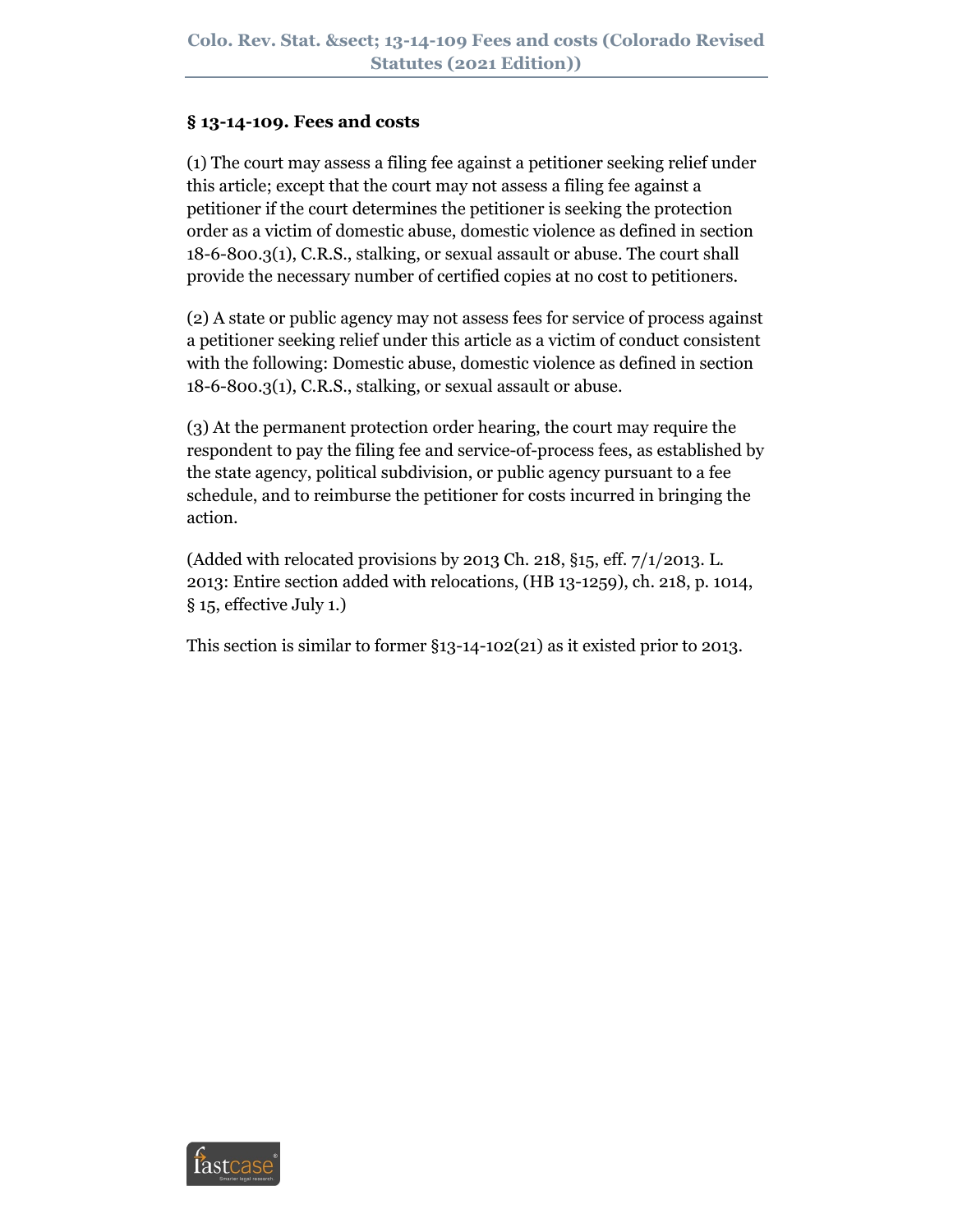#### **§ 13-14-110. Foreign protection orders**

(1) **Definitions.** As used in this section, "foreign protection order" means any protection or restraining order, injunction, or other order issued for the purpose of preventing violent or threatening acts or harassment against, or contact or communication with or physical proximity to, another person, including temporary or final orders, other than child support or custody orders, issued by a civil or criminal court of another state, an Indian tribe, or a United States territory or commonwealth.

(2) **Full faith and credit.** Courts of this state shall accord full faith and credit to a foreign protection order as if the order were an order of this state, notwithstanding section 14-11-101, C.R.S., and article 53 of this title, if the order meets all of the following conditions:

(a) The foreign protection order was obtained after providing the person against whom the protection order was sought reasonable notice and an opportunity to be heard sufficient to protect his or her due process rights. If the foreign protection order is an ex parte injunction or order, the person against whom it was obtained must have been given notice and an opportunity to be heard within a reasonable time after the order was issued sufficient to protect his or her due process rights.

(b) The court that issued the order had jurisdiction over the parties and over the subject matter; and

(c) The order complies with section 13-14-106(3).

(3) **Process.** A person entitled to protection under a foreign protection order may, but is not required to, file such order in the district or county court by filing with such court a certified copy of such order, which must be entered into the central registry of protection orders created in section 18-6- 803.7, C.R.S. The certified order must be accompanied by an affidavit in which the protected person affirms to the best of his or her knowledge that the order has not been changed or modified since it was issued. There shall be no filing fee charged. It is the responsibility of the protected person to notify the court if the protection order is subsequently modified.

(4) **Enforcement.** Filing of the foreign protection order in the central registry or otherwise domesticating or registering the order pursuant to article 53 of this title or section 14-11-101, C.R.S., is not a prerequisite to enforcement of the foreign protection order. A peace officer shall presume the validity of, and enforce in accordance with the provisions of this article, a foreign protection order that appears to be an authentic court order that has been provided to the peace officer by any source. If the protected party does